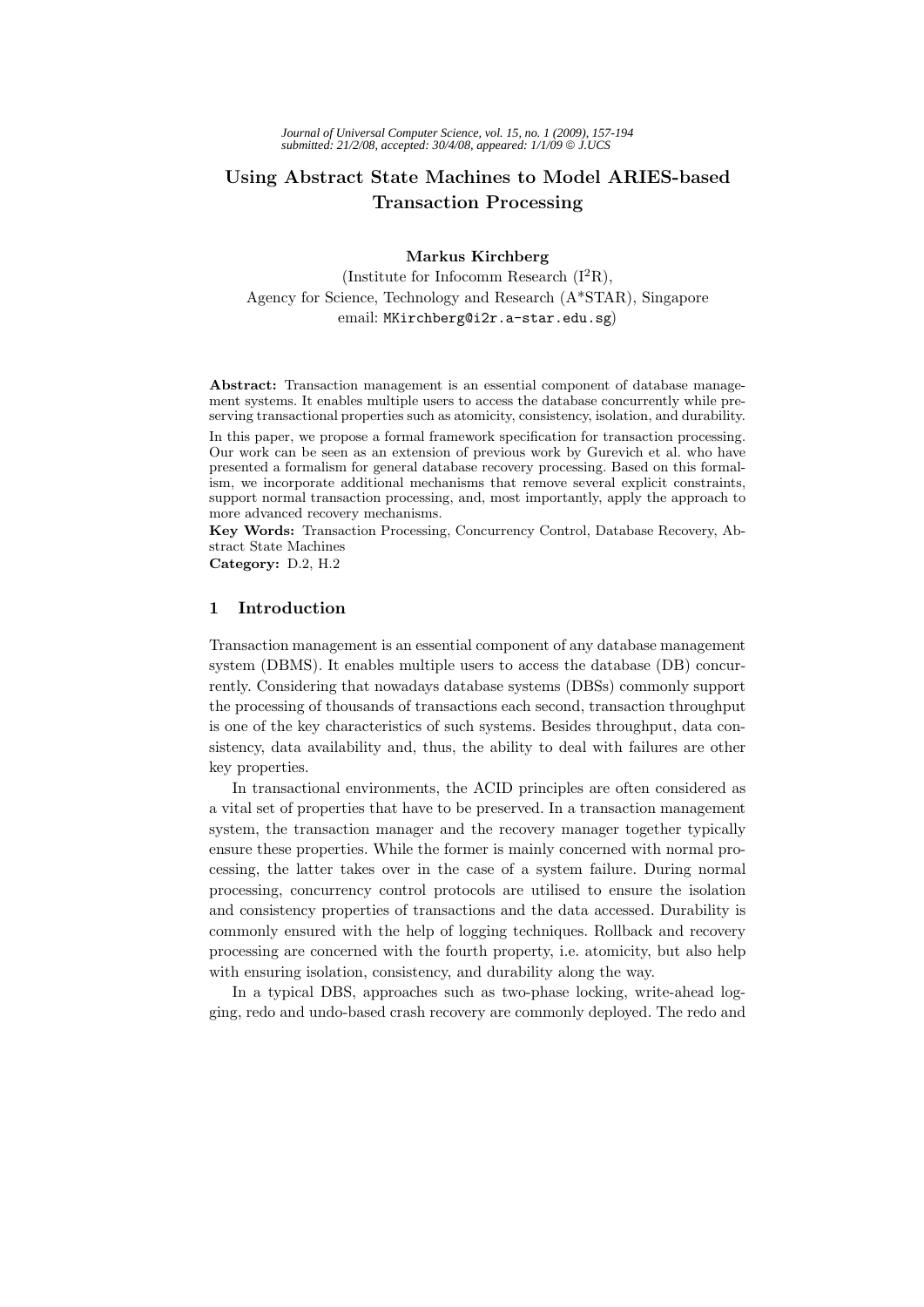undo-based ARIES (Algorithm for Recovery and Isolation Exploiting Semantics) recovery algorithm [Mohan et al., 1992] has had a significant impact on the current thinking of database transaction logging and recovery. The popularity and significance of this algorithm goes well beyond the DBS domain. While there have been several variants and adaptations of the ARIES approach, we are particularly interested in its concurrent incarnation C-ARIES [Speer and Kirchberg, 2007]. The C-ARIES algorithms extends the original ARIES algorithm with the capability to perform transaction aborts during normal processing and crash recovery in a highly concurrent manner. In addition, the database system can be returned to normal processing at the end of the Analysis phase, rather than waiting for the recovery process to complete.

In this paper, we will revisit the above mentioned properties as well as common transactional approaches. It is our aim to propose a formal framework specification for transaction processing. Our work can be considered as a continuation of that by [Gurevich et al., 1997] (a formalisation of database recovery) and, to some extent, [Kirchberg et al., 2008] (a formalisation of multi-level transaction management). We will further refine previously proposed specifications and discuss additional support for two-phase locking, the ARIES recovery algorithm, and ARIES' concurrent counterpart C-ARIES.

This paper is organised as follows: Section 2 provides a brief introduction to *Abstract State Machines (ASMs)* (formerly known as *Evolving Algebras*), which provide a formal method for specification and verification. Subsequently, an ASM ground model for transaction processing is presented in Section 3. Based on this ground model, we discuss three refinement steps for normal transaction processing (in Section 4) as well as for recovery processing (in Section 5). Finally, Section 6 concludes our work.

# **2 A Brief Introduction to Abstract State Machines**

In this section, we briefly introduce basic ASM definitions, which are mainly based upon [Börger and Stark, 2003; Börger, 2003a; Börger, 2003b].

An *Abstract State Machine (ASM)* is a finite set of *transition rules* of the form:

- **–** if *Condition* then *Updates* fi (i.e. conditional transition);
- **–** forall *x* with *Properties* do *Rule* done (i.e. synchronous parallelism); and
- **–** choose *x* with *Properties* do *Rule* done (i.e. non-determinism),

which transform abstract states. The *Condition* is an arbitrary predicate logic formula without free variables, whose interpretation evaluates to true or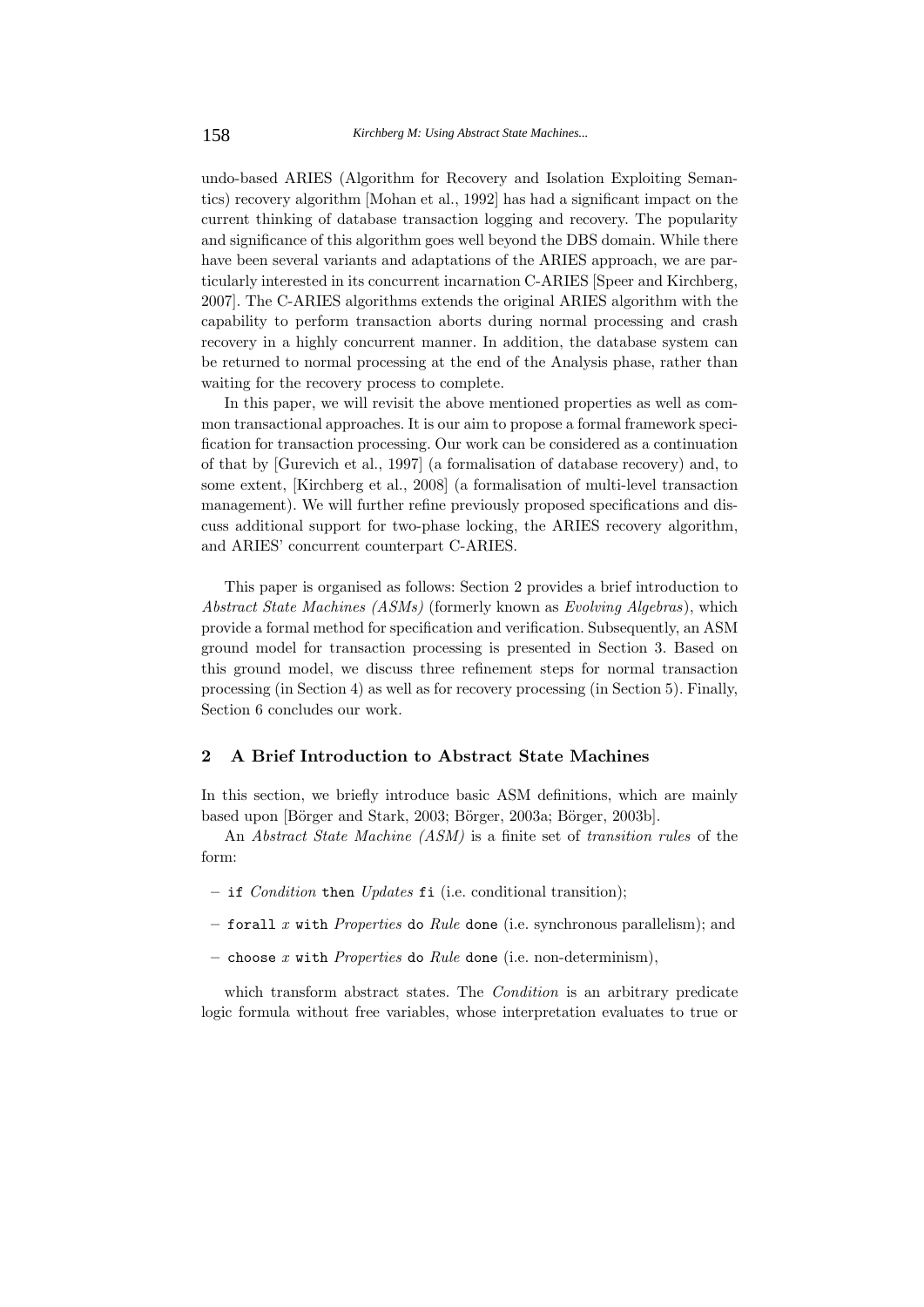false. *Updates* is a finite set of assignments of the form  $f(t_1,...,t_n) := t$  whose execution is to be understood as changing or defining in parallel the value of the occurring functions f at the indicated arguments to the indicated value. *Properties* is a Boolean-valued expression that determines which x is / are applicable. *Rule* is a rule. Typically, x will have some free occurrences in *Rule* which are bound by the respective quantifier.

The notion of *ASM states* is the classical notion of mathematical structures where data come as abstract objects, which are equipped with basic operations and predicates. For the evaluation of terms and formulae in an ASM state, the standard interpretation of function symbols by the corresponding functions in that state is used.

The notion of *ASM run* is an instance of the classical notion of computation of transition systems. An ASM computation step in a given state consists in executing simultaneously all updates of all transition rules whose condition is true in the state, if these updates are consistent, in which case the result of their execution yields the next state. In the case of inconsistency, the computation does not yield a next state – a situation which typically is reported by executing engines with an error message. A set of updates is called *consistent* if it contains no pair of updates with the same location. An ASM step is performed as an atomic action with no side effects. Simultaneous execution provides a means to locally describe a global state change, namely as obtained in one step through executing a set of updates.

In addition, common notations like where, let, if-then-else-fi, case are used without further explanation since they are easily reducible to the above basic definitions.

For purposes of separation of concerns it is often convenient to impose for a given ASM additional *constraints* on its runs to circumscribe those one wants to consider as *legal*. Logically speaking, this means to restrict the class of models satisfying the given specification.

In an ASM, there are no restrictions neither on the abstraction level nor on the complexity nor on the means of definition of the functions used to compute the arguments and the new value. In support of the principles of separation of concerns, information hiding, data abstraction, modularization and stepwise refinement, the ASM method exploits the following distinctions, which reflect the different roles these functions (and, more generally, locations) can assume in a given machine. The major distinction for a given ASM M is between its *static functions*, which never change during any run of M, and *dynamic functions*, which may change as a consequence of updates by  $M$  or by the environment. By definition, static functions can be thought of as being given by the initial state, so that where appropriate, handling them can be clearly separated from the description of the system dynamics. Dynamic functions can be thought of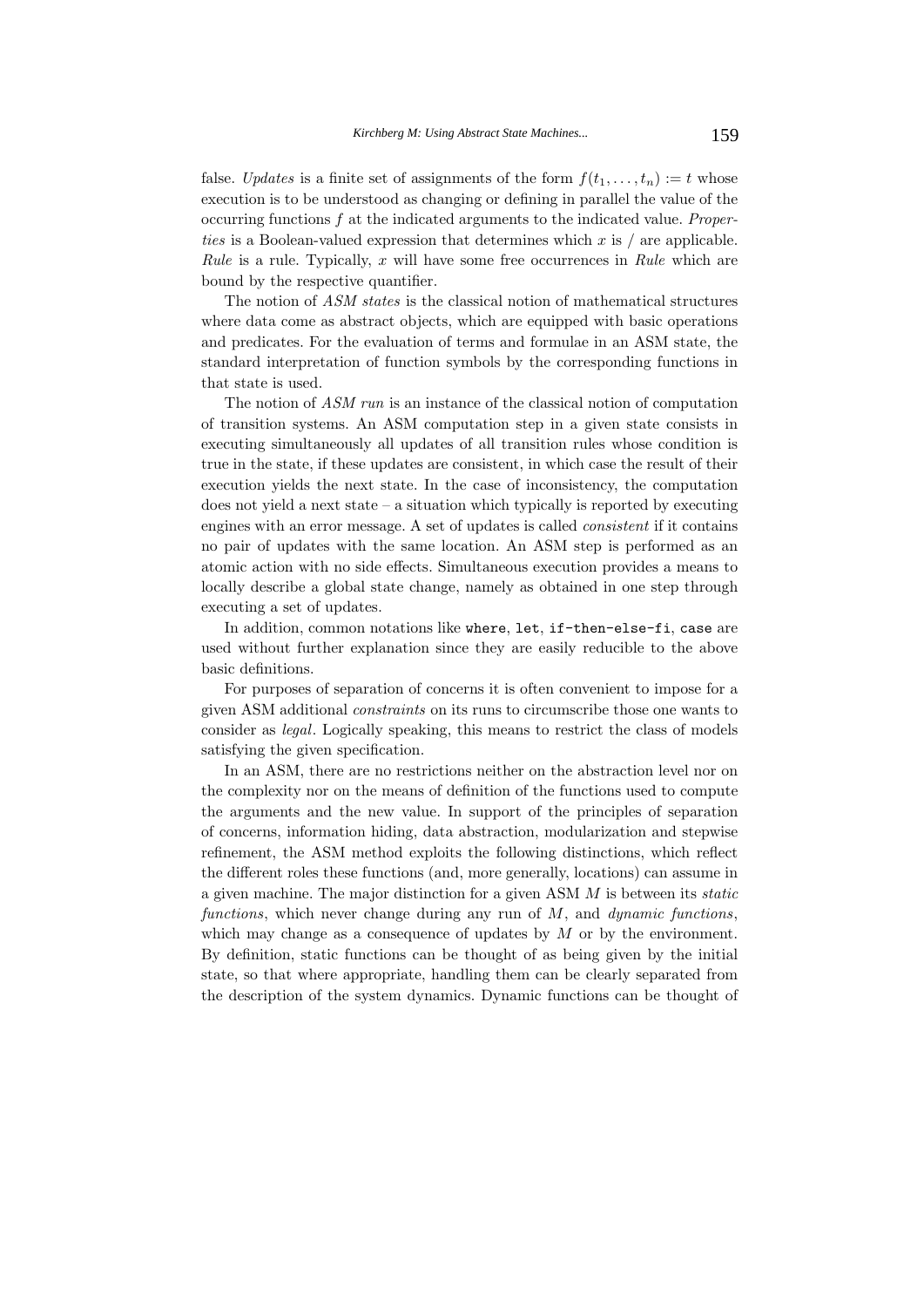as a generalization of array variables or hash tables. The dynamic functions are further divided into four subclasses: *Controlled functions* (which are directly updatable by and only by the rules of M), *monitored functions* (which are read but not updated by M and directly updatable only by the environment), *shared functions* (which are directly updatable by rules of M and by the environment and can be read by both), and *out functions* (which are updated but not read by  $M$  and are monitored, i.e. read but not updated, by the environment).

## **3 ASM Ground Model for Transaction Processing**

Based on [Gurevich et al., 1997; Kirchberg et al., 2008], first, we will define an ASM ground model for transaction processing. We consider a *database* (DB) as a set of *locations*, each carrying a *value*. The database is managed by a DBMS, which supports concurrent access by means of *transactions*. The DBMS contains a transaction management system (TMS) component that oversees the possibly concurrent execution of multiple transactions. The TMS mainly consists of two components: The transaction manager (TM), which controls normal processing, and the recovery manager (RM), which intervenes in the event of a failure. Both components together, however, ensure that the database remains in a consistent state and that transactional properties (i.e. the ACID principles) are preserved.

From a very general perspective, a transaction can be viewed as a sequence of operations, which can be classified as *read* and *write*-type operations, each accessing a single DB location. A transaction is considered complete if it contains an *abort* (i.e. failure triggering the rollback of all actions associated with this transaction) or a *commit* (i.e. success signalling that all of the transaction's effects will be preserved) as its final operation. Once an operation has been issued to the TMS, the corresponding transaction remains active until it has either been committed or aborted successfully. In the event of concurrent processing, a transaction's commit cannot be guaranteed – a transaction may be aborted and restarted for a variety of reasons – the TMS is responsible for ensuring that a transaction's abort always succeeds (i.e. effects of uncommitted transactions can always be undone).

A DB location may refer to persistent (i.e. stable<sup>1</sup>) storage only, volatile storage only or both at the same time. In the latter case, the location's value can either be the same or different. If a location's values differ between its stable and volatile versions, the value on volatile storage is considered more recent. We refer to the set of most recent values (over volatile and stable storage) as the *current database*, and to the set of values in stable storage as the *stable database*. While the cache manager moves data between volatile and stable storage implicitly, it

<sup>1</sup> Analogous to [Gurevich et al., 1997], we restrict our considerations to recovery from system failures only. Thus, persistent storage is assumed to be stable.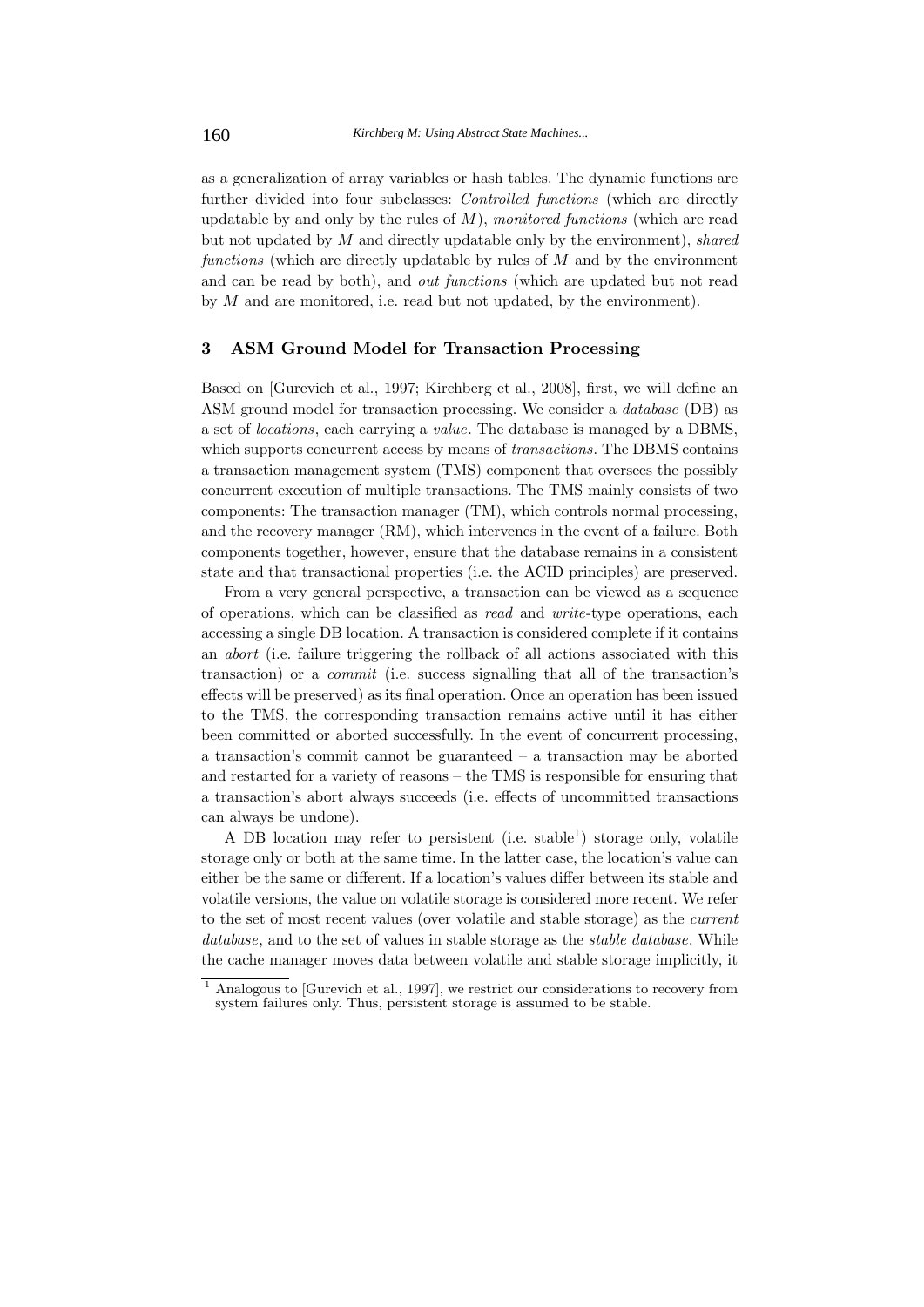is the task of the TMS to ensure that no effects of committed transactions are lost even in the event of a system failure (that is, the durability property of the ACID principles must be ensured). As a result, the TMS will *flush* the values of all those DB locations that have been updated during the course of a transaction to stable storage before the respective transaction may succeed (i.e. commit).

In the event of a system failure, all values on volatile storage may be lost leaving the current as well as stable databases in a possibly inconsistent state. A stable database may be in an inconsistent state if and only if the effect of a write operation issued by a transaction that was still active at the time of the failure had already been reflected to stable storage. As a result, we require a third database notion: A *committed database*<sup>2</sup> is the set of last committed values over all locations in stable and volatile storage.

In general terms, we may say that:

**–** The goal of executing a transaction's individual operations is to access and evolve values of locations of the current database as efficiently as possible while preserving the isolation and consistency properties (i.e. ensuring serialisability) of the ACID principles.

As a consequence, individual operations only access values of locations from the current database.

**–** The goal of committing a transaction is to ensure that the effects of all operations of this transaction are stable. That is, atomicity and durability properties of the ACID principles are the main concerns.

As a consequence, a transaction's commit pushes the values of all modified locations from the current database to the committed database.

**–** The goal of aborting a transaction is to ensure that none of the effects of a transaction's operations remain in the current database. That is, ensuring atomicity is the main concern.

As a consequence, a transaction's abort restores the values of all modified locations in the current database (using the values from the committed database).

**–** The goal of recovery is to return the database to its most recent consistent state<sup>3</sup>.

 $^2$  A committed database is a virtual database, i.e. those values do not necessarily exist explicitly on stable storage. Depending on a system's update model, we might have to rely on shadow pages or log files to recover a location's (most recently) committed value. During the refinement process, we will consider one of these options. In [Prinz and Thalheim, 2003], the three common update models together with their semantics

<sup>&</sup>lt;sup>3</sup> It should be noted that some recovery algorithms such as the shadow page algorithm relax this property. In the event of a failure, the database can only be returned to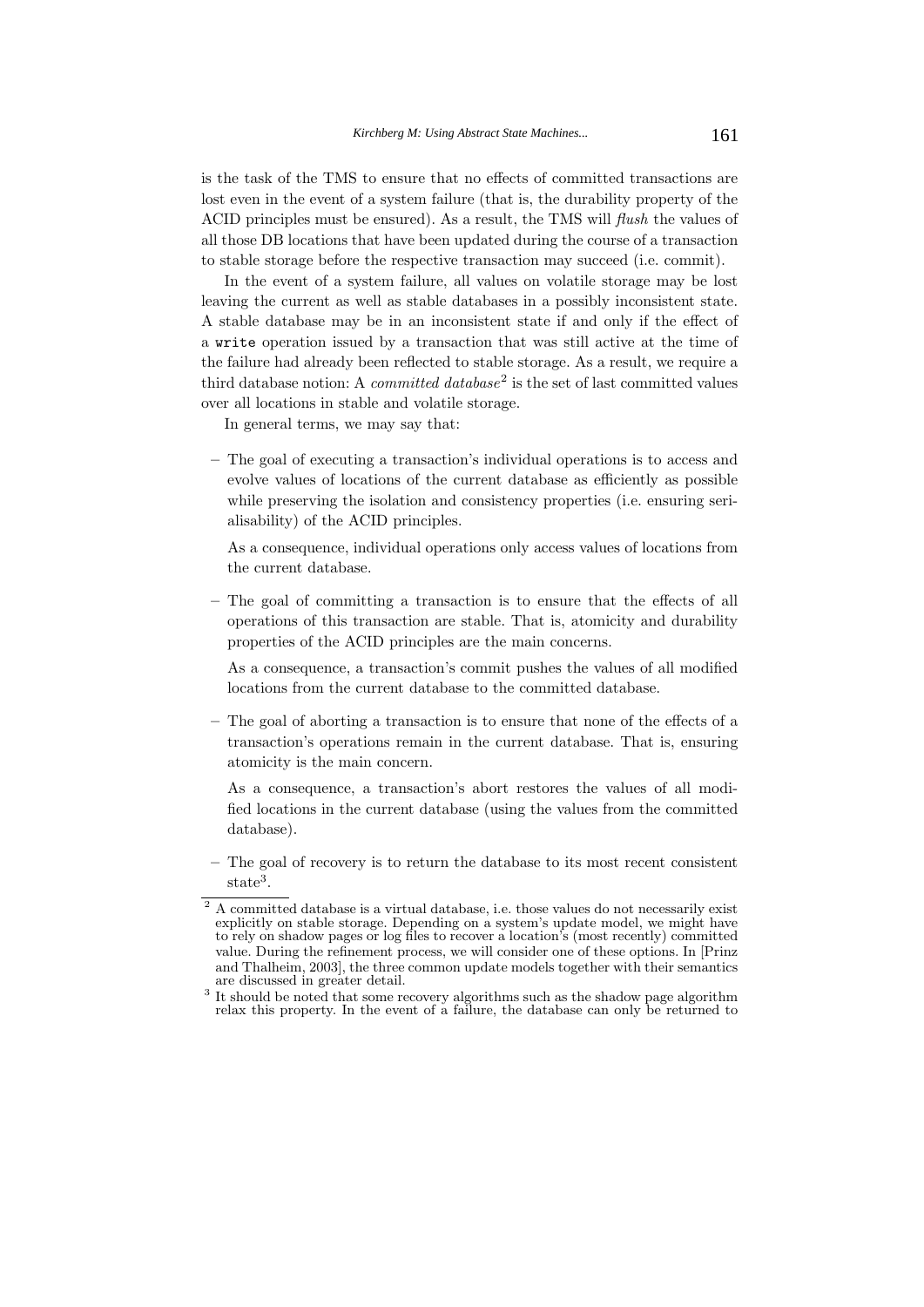As a consequence, recovery restores the current database based on the committed database.

Our ground model (refer below) will reflect these observations. First, we require two nullary functions for the main rule of a TMS. These are: *fail?* and *mode*. While *fail?* is a monitored nullary function that indicates whether the system is running (i.e. *fail?* is defined) or not, *mode* is a controlled nullary function that allows the TM and the RM to coordinate their activities. If *mode* is undefined the RM is handed over control, otherwise, the TM oversees normal processing.

```
MAIN: if fail? = undef then
        FATI.
      else
        FLUSH
         if mode \neq undef then
           TM_MAIN
         else
          RM_MAIN
        fi
      fi
```
TMS's main rule contains four sub-rules: FAIL, FLUSH, TM MAIN, and RM MAIN. The former two sub-rules are concerned with moving values of DB locations between volatile storage and stable storage. The FLUSH rule utilises a monitored unary function *flush?* (controlled by the CM) to determine which locations have to be made persistent. The FAIL rule re-initialises the entire volatile storage after a failure has been encountered and then forces the TMS into recovery mode.

Before considering these rules, we introduce four more functions that model the set of all DB locations as well as the three previously discussed database types. These functions are the monitored nullary function *db locs* (i.e. the set of all DB locations), the controlled unary functions *curr db* and *comm db* (i.e. the current database and the committed database, respectively), and the shared unary function *stable db* (i.e. the stable database).

```
FAIL: forall l with l \in db\_locs do
          curr\_db(o) := stable\_db(o)done
       mode := undef
FLUSH: forall l with l \in db\_locs \land fluxth? (l) \neq under do
          stable\_db(l) := curr\_db(l)done
```
its last preserved consistent state, which is not necessarily its most recent consistent state. As a consequence, ACID principles are violated. For the purpose of this paper, we will restrict ourselves to recovery algorithms that preserve the ACID principles.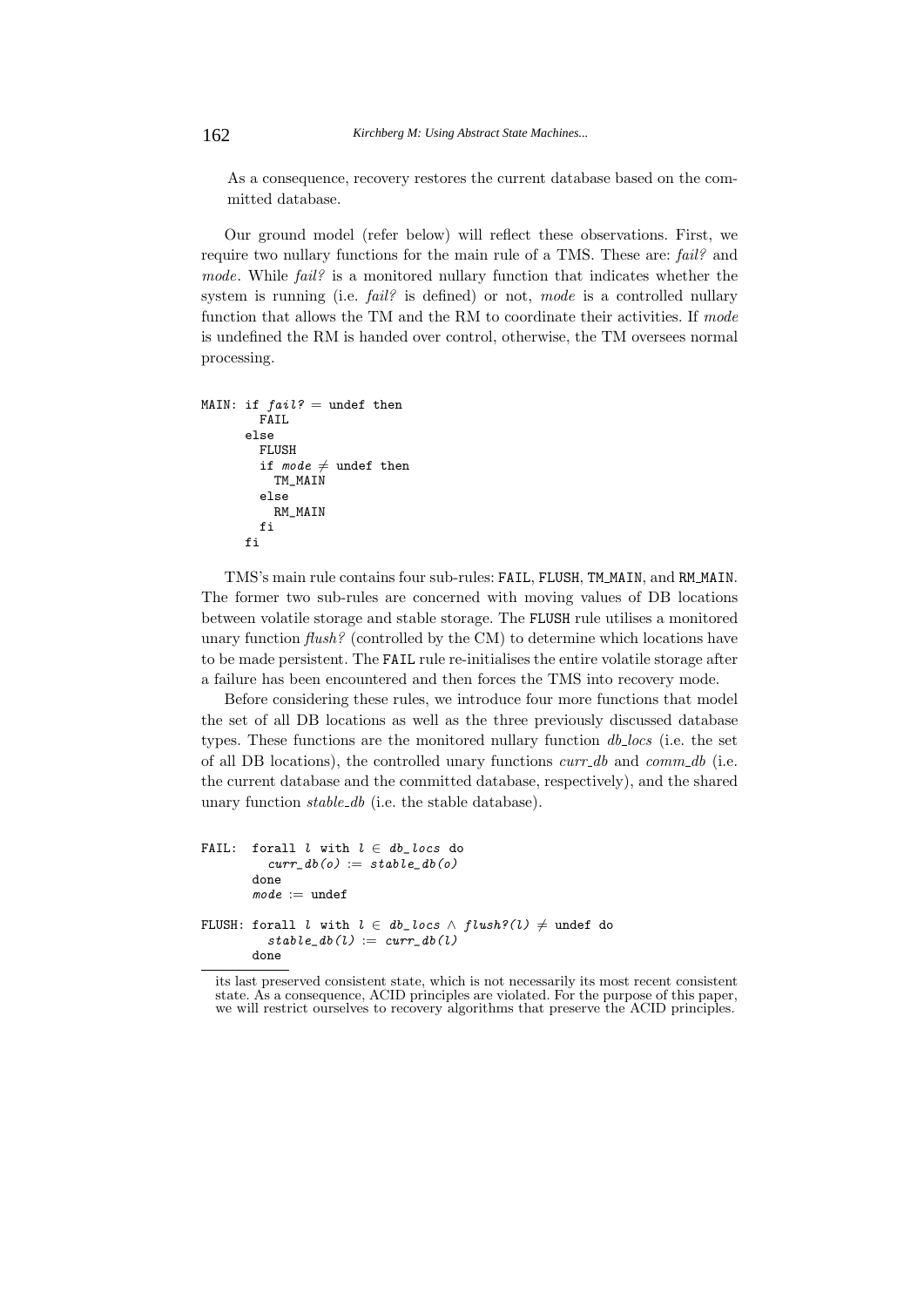Based on the value of *mode*, the TMS rule either branches into TM's main rule or RM's main rule. Let us consider the more common case, i.e. normal processing, first. During normal transaction processing, incoming operations are read, verified and then executed. In order to do so in a meaningful way, we define three more nullary functions: *new*, *new op*, and *next*. *new* is a shared function that indicates whether or not a new operation is waiting to be processed. If so, the monitored function *next* can be utilised to read the operation. In the event of a previous transaction abort, *next* could potentially read an operation of an aborted transaction. The VERIFY sub-rule ensures that such operations are skipped. The third controlled function *new op* assists with this task. An operation is only executed if its corresponding *new op* function is defined.

```
TM\_MAIN: if new \neq undef then
           VERIFY(next) || new := undef
            if new\_op \neq undef then
             EXEC(next)fi
         fi
```
As previously mentioned, the VERIFY sub-rule ensures that only operations of non-aborted transactions are processed. In order to keep track of the status of a transaction the shared unary function *trans tab* is introduced. Its value is either undefined, *Active*, *Aborted*, or *Committed*. There exists one such entry for each transaction in the transaction table. Such entries are indexed by means of a unique transaction identifier, which is obtainable via the monitored nullary *tid* function defined on operations.

```
VERIFY(op): if trans\_tab(op.tid) = under thentrans\_tab(op.tid) := 'Active'fi
            if trans\_tab(op.tid) = 'Active' thennew\_op := trueelse
              new\_op := undef
            fi
```
Once an operation has been verified, we can execute the particular operation. As there are different types of operations, we introduce the monitored nullary function *type* defined on operations. *op.type* returns one of the four predefined operation types as indicated below:

```
EXEC(op): if op.type = read then READ(op)
         elseif op.type = update then WRITE(op)elseif op.type = commit then COMMIT(op.tid)
         else ABORT(op.tid)fi
```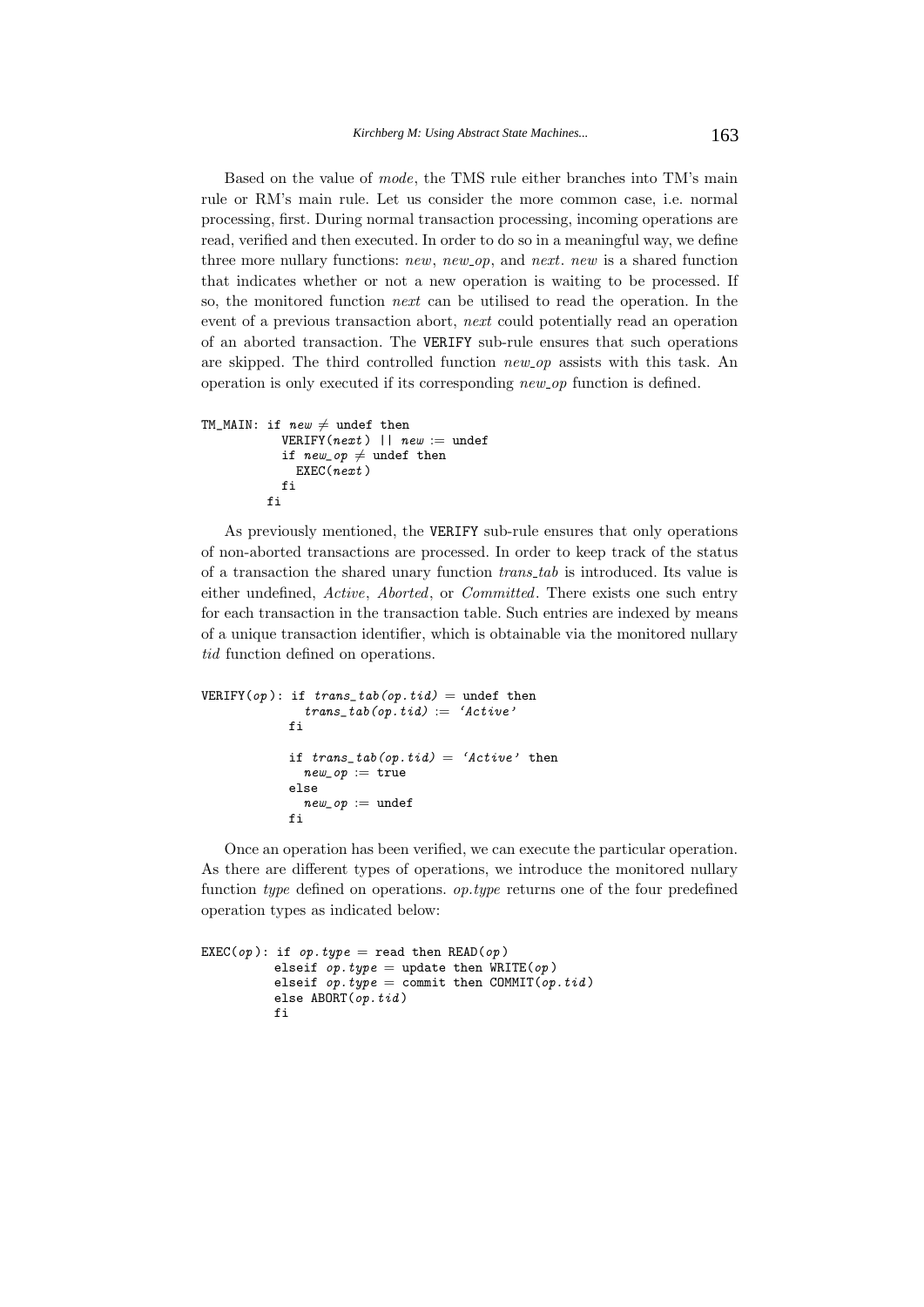The execution of a read operation has no effect on the state of the database. This, of course, is different for the other three types of operations. We already explained, in general terms, what the goals and consequences of the execution of these operations are (refer above). In ASM terms, we obtain the following four rules with two previously unused monitored nullary functions *loc* (that identifies the location which an operation affects) and *val* (that returns the value to be written by a write-type operation) and a previously unused controlled unary function *w set* (that keeps track of all DB locations modified by a particular transaction):

```
READ(op):
```

| $\texttt{WRITE}(op): \quad \textit{curr\_db}(op.\textit{loc}) := op.\textit{val}$<br>$w\_set(op.tid) := w\_set(op.tid) \cup \{op.loc\}$              |  |
|------------------------------------------------------------------------------------------------------------------------------------------------------|--|
| COMMIT(tid): forall l with $l \in db\_locs \,\wedge\, l \in w\_set(tid)$ do<br>comm $db(l) := curr db(l)$<br>done<br>trans $tab(tid) := 'Committed'$ |  |
| ABORT(tid): forall l with $l \in db\_locs \,\wedge\, l \in w\_set(tid)$ do<br>$curr\_db(l) := comm\_db(l)$<br>done<br>trans $tab(tid) := 'Aborted'$  |  |

The main TM rule together with its six sub-rules define the ground model of the transaction manager. In Section 4, we will discuss several refinements for these rules.

A ground model for the RM, on the other hand, is much simpler. In the event of a failure, recovery is triggered at the end of the FAIL rule. Subsequently, we have to inspect every DB location and reset its associated value to its most recent consistent state. This can be achieve as follows:

```
RM_MAIN: forall l with l \in db\_locs do
           curr\_db(l) := comm\_db(l)done
         mode := 'Normal'
```
Similar to the TM ground model, we will also discuss a number of refinements for the RM ground model later on in Section 5.

As previously mentioned, the proposed TMS ground model is based on that by [Gurevich et al., 1997]. Main differences affect the TM's main rule, in particular we have proposed a different means of reading incoming operations and a new means of verifying operations in the TM ground model. Corresponding changes have been inspired by [Kirchberg et al., 2008]. In addition, [Gurevich et al., 1997] constraints all runs to be strict, serialisable and recoverable. While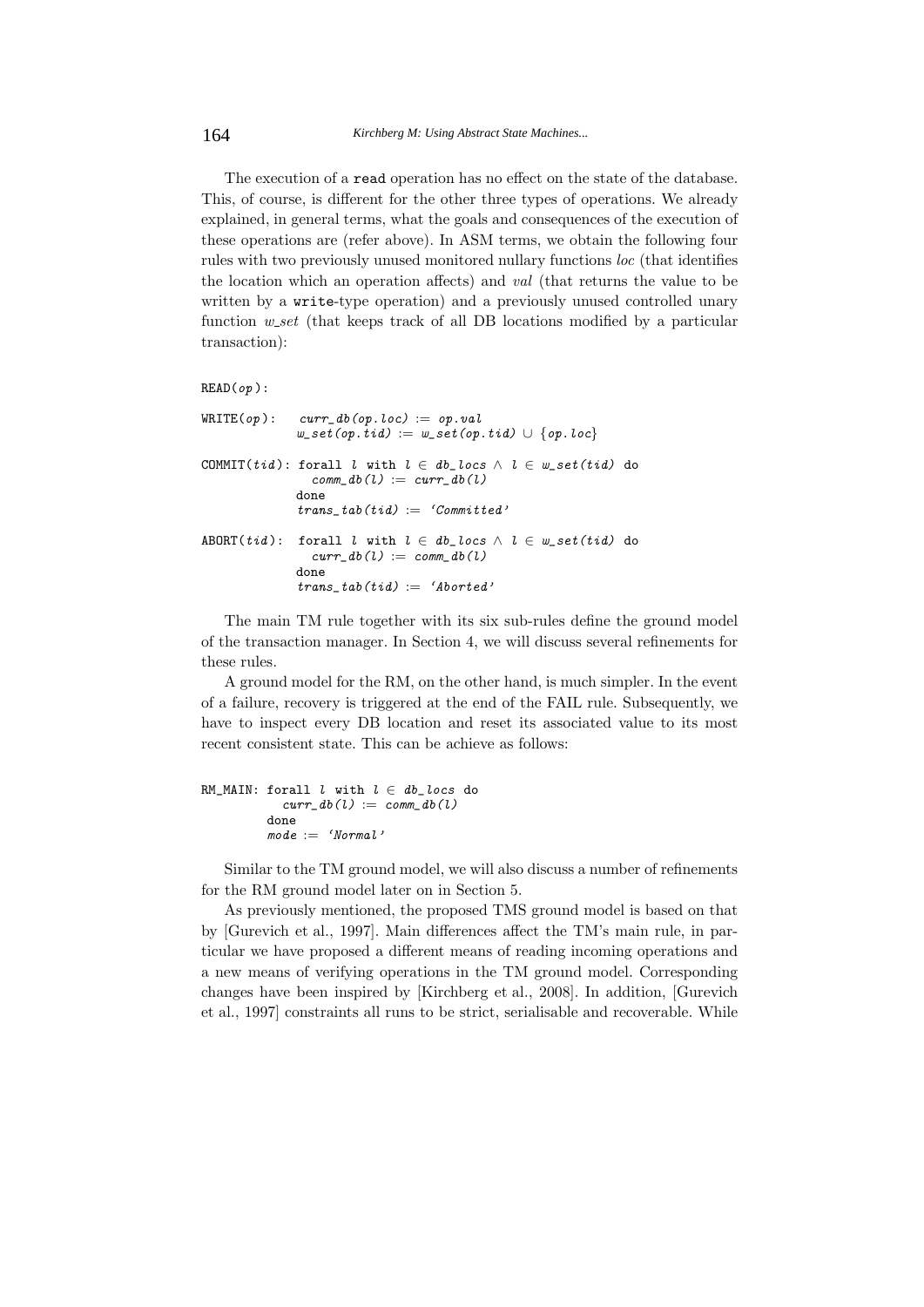the same applies to our ground model, we will later see how the TM can be refined to ensure that only strict, serialisable schedules that are also recoverable are permitted (without the necessity for any explicit constraints).

Analogous to [Gurevich et al., 1997], it can be shown that the TMS ground model preserves the atomicity and durability properties of the ACID principles. Refinements of the TM main rule will later result in also meeting the consistency and isolation properties and, thus, conflict-serialisability and recoverability.

## **4 ASM Refinements Part 1: The Transaction Manager**

Having proposed a ground model for a DBMS's transaction management system component, we will now discuss several refinements of its transaction manager. Later on, in Section 5, we will detail corresponding refinement steps for the recovery manager.

#### **4.1 The Strict Two-phase Locking Refinement**

As previously mentioned, the TM mainly oversees normal processing and, thus, ensures serialisability and recoverability in the presence of concurrent transactions. Serialisability, i.e. equivalence to a serial schedule, can be tested efficiently only by considering the notion of conflicts<sup>4</sup>. So, we restrict ourselves to conflictserialisability, which is a true sub-class of serialisability. Besides ensuring the correct ordering of competing activities, it is also essential to preserve recoverability, i.e. permit the abort of any active transaction in a way that all of its operations' effects can be undone. Informally, a schedule is recoverable if each transaction commits only after the end (i.e. commit or abort) of all transactions from which it reads.

A fine-grained TM refinement procedure would entail a first refinement for a general notion of serialisability, followed by a refinement for conflict-serialisability, followed by one or more refinements for a particular scheduling strategy. In [Kirchberg et al., 2008], such a fine-grained approach is followed (for a more complex transaction model). Here, however, we will skip several steps and propose a refinement for the most commonly used scheduling strategy, i.e. *strict two-phase locking (str-2PL)*.

str-2PL follows a pessimistic approach towards ensuring conflict-serialisability and recoverability. Two types of locks are introduced, i.e. *shared locks (S-locks)* and *exclusive locks (X-locks)*. While multiple read operations may access the

<sup>4</sup> Two operations are said to be in conflict if they belong to different transactions, access the same object (i.e. DB location), and at least one of the two is a write-type operation. If we can ensure that the conflict ordering of concurrent transactions is equivalent to that of a serial schedule over the same transactions, we achieve conflictserialisability.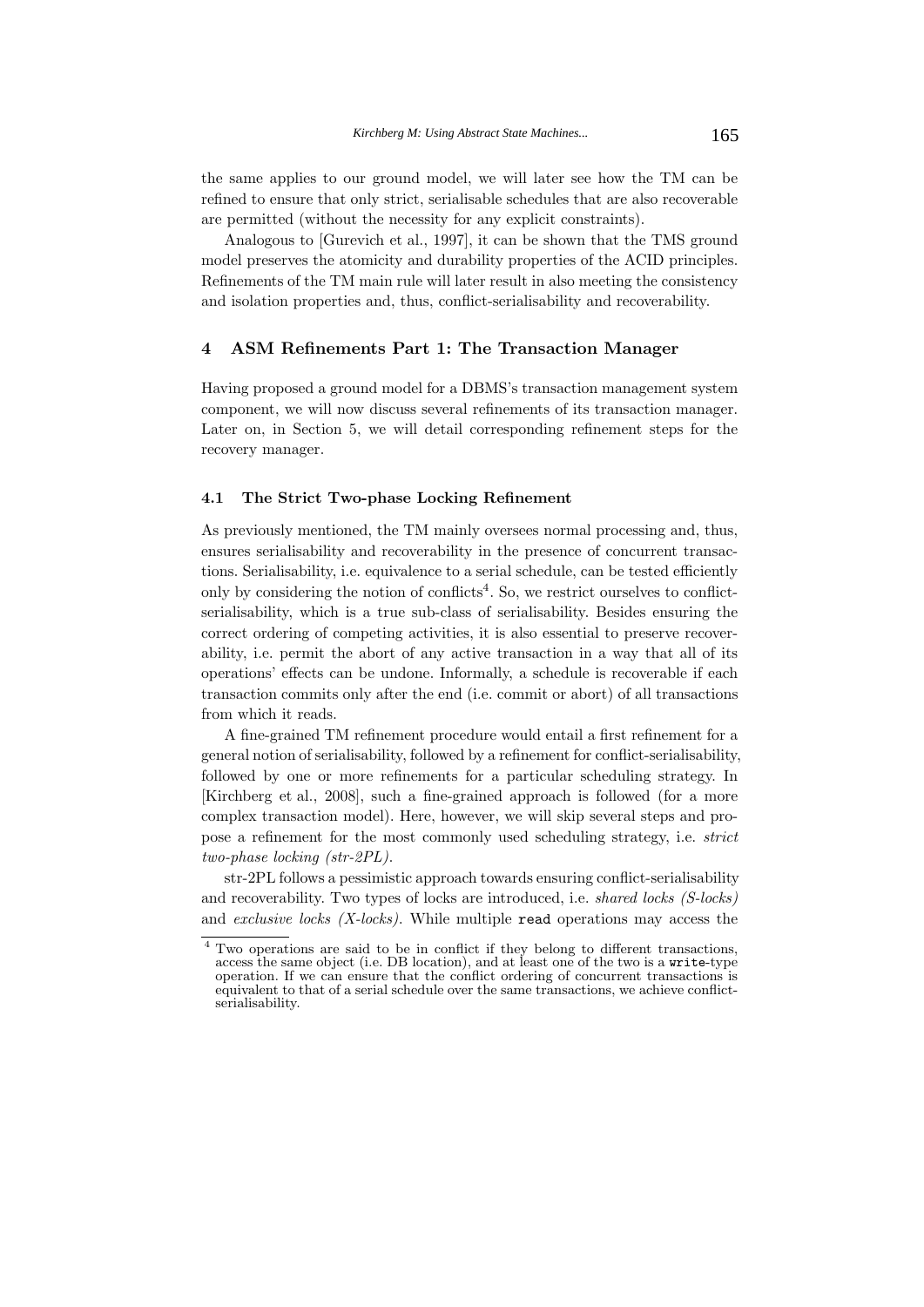same DB location concurrently (i.e. sharing access), a write operation must always be executed in isolation (i.e. requires exclusive access). Thus, a transaction may be granted:

- **–** A shared lock on a DB location iff there is no other transaction that holds an exclusive lock on this location; and
- **–** An exclusive lock on a DB location iff there is no other transaction that holds a shared or an exclusive lock on this location.

However, locks alone are not sufficient to ensure recoverability or conflictserialisability. We also require a strategy on how locks must be requested, held and relinquished. In order to do so, str-2PL defines the following two rules:

- 1. If a transaction wants to read or update the value of a DB location, it must obtain a corresponding shared or exclusive lock on the location first.
- 2. All locks held by a transaction are released only when the transaction commits or aborts (and not before).

We can capture the properties of str-2PL by applying the following refinements:

1. The main rule of the TM is refined by adding a new sub-rule that captures the first principle, i.e. the aquisition of locks, of the scheduling strategy of str-2PL:

```
TM_MAIN: if new \neq undef then
           VERIFY(next) || new := undef
            if new\_op \neq undef then
             SCHEDULE(next)
             EXEC(next)
           fi
         fi
```
That is, before executing any arriving operation it is ensured that the operation's effects may not lead to a non-serialisable or non-recoverable schedule.

2. The new scheduling rule SCHEDULE first tests for the type of an operation. If an abort or commit is detected, no additional actions have to be taken and we exit the scheduling rule. If, however, a read or write-type operation is encountered, it has to be determined whether or not the respective transaction has sufficient access privileges (i.e. locks). If a transaction holds the necessary lock on the affected DB location, execution is initiated. Otherwise, another sub-rule is entered that tries to extend the privileges of the respective transaction in a way that its execution may continue.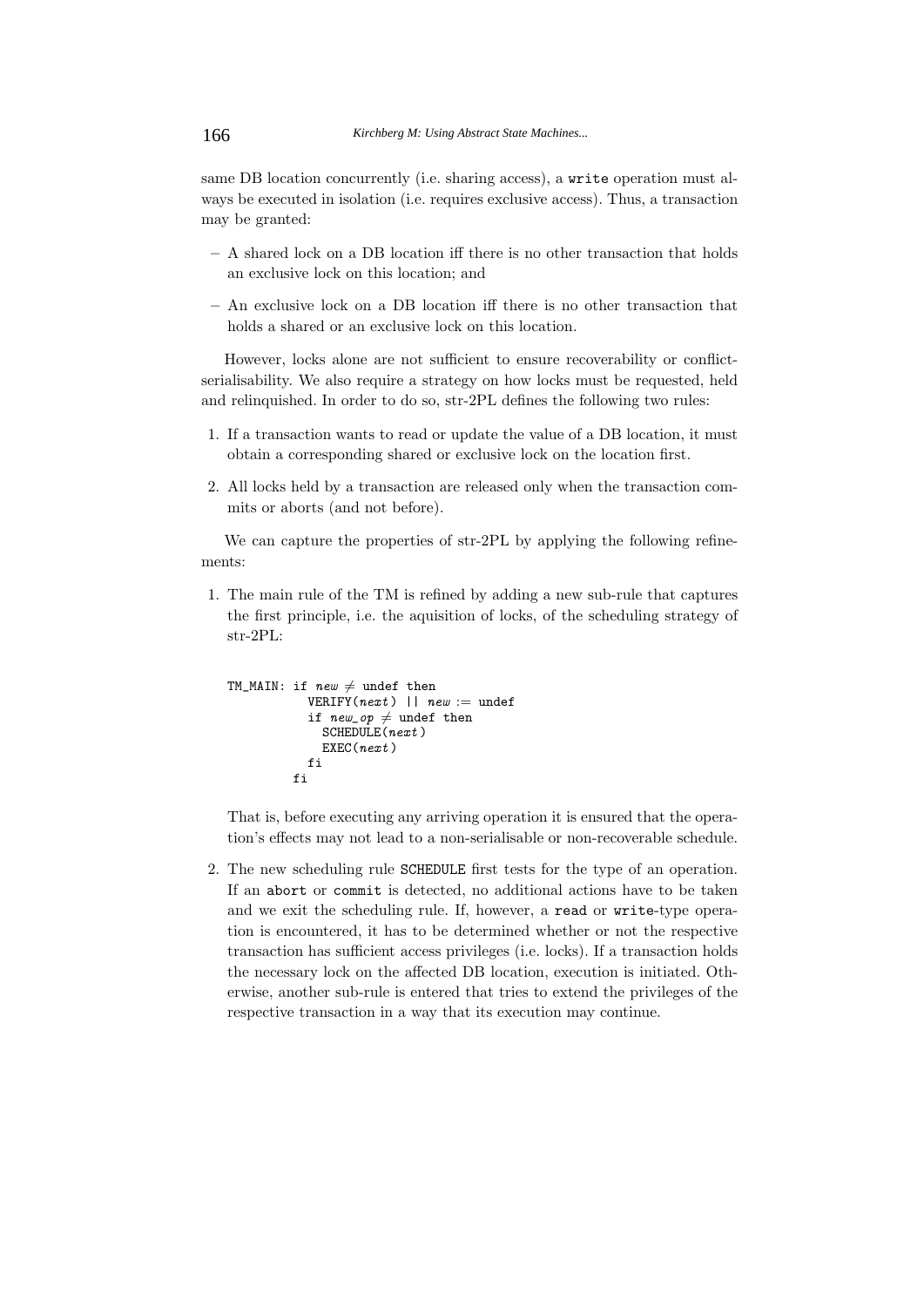In order to specify this scheduling rule, we require an additional controlled ternary function *lock table* that models a locking table. *lock table* entries are of the form *(loc, mode, tid)*, where *loc* is a DB location, i.e. *loc*  $\in$  *db locs*, *mode* is either *'S'* for shared or *'X'* for exclusive, and *tid* is a transaction identifier of a transaction with a valid entry in the transaction table *trans tab*. If, for example,  $(l_{43}, S, t_{25}) \in \text{lock\_table}$  is defined, it means that DB location  $l_{43}$  is locked in shared mode by a transaction with identifier  $t_{25}$ .

```
SCHEDULE(op): if op.type = write then
                if lock\_table(op.loc, 'X', op.tid) =undef then
                  REQU_LOCK(op )
                fi
              else if op.type = read then
                if lock\_table(op.loc, 'S' \vee 'X', op.tid) = under thenREQU_LOCK(op )
                fi
              fi
```
According to this scheduling rule, only those read and write operations are passed on to the REQU LOCK sub-rule for which its issuing transaction has no or not sufficient access privileges. No access privileges means that there is no *lock table* entry for the respective DB location held by the issuing transaction. As a result a new lock has to be requested. Not sufficient means that there is only a shared lock on the respective DB location held by the issuing transaction but exclusive access is required. Thus, we have to request for a lock upgrade<sup>5</sup> handing over exclusive access permission to the issuing transaction.

Requesting a new or upgrading an existing lock has to be done in a way that conflict-serialisability is preserved<sup>6</sup>. As such, each DB location should have only two or more entries in the locking table if and only if:

- (a) All entries for this DB location correspond to shared locks; or
- (b) All entries for this DB location are held by the same transaction.

If a transaction's request for access to a DB location cannot be fulfilled, the transaction will have to either wait until all conflicting locks are released or abort (i.e. it has to wait or it 'dies'). Once a waiting transaction has been woken up, it is not guaranteed that access to the desired DB location will

<sup>&</sup>lt;sup>5</sup> The lock upgrade approach presented in this paper is rather inefficient since we do not remove the weaker, and thus unnecessary, shared lock entry from the locking table until the end of the transaction. A further refinement could easily improve our

 $6$  Note, compatibility of locks is derived from compatibility of their corresponding operations.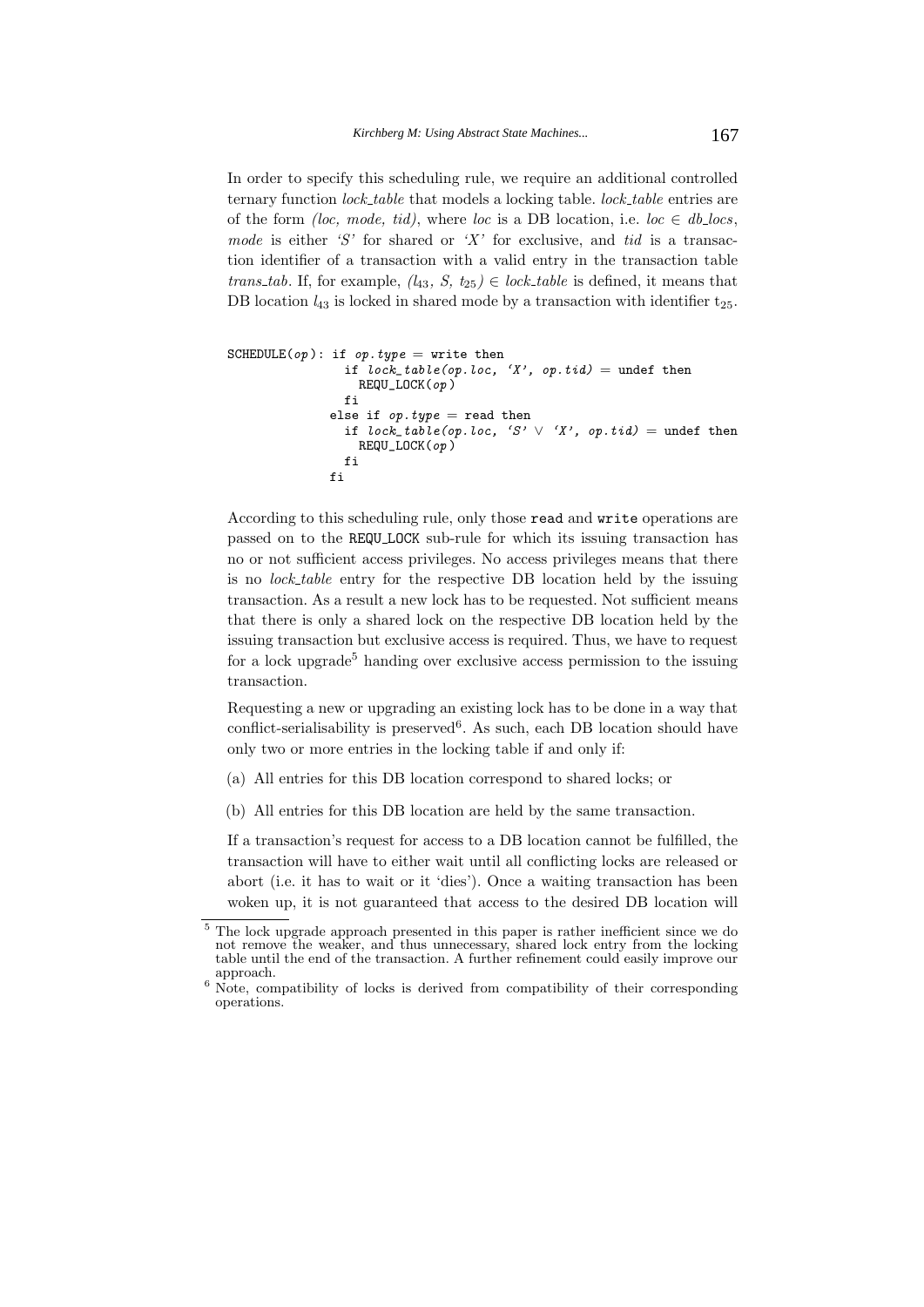be granted. It only means that the transaction may compete again to obtain access.

```
REQU_LOCK(op ):
         forall t with trans\_tab(t) \neq undef \wedge t \neq op.tid do
          if op.type = write then
             if lock\_table(op.loc, 'S' \vee 'X', t) \neq \text{under then}WAIT-OR-DIE(op)else
               lock_table := lock_table \cup {(op.loc, 'X', op.tid)}
             fi
          else
             if lock\_table(op.loc, 'X', t) \neq undef then
               WAIT-OR-DIE(op)else
               lock_table := lock_table \cup {(op.loc, 'S', op.tid)}
             fi
          fi
        done
WAIT-OR-DIE(op ): wait_until_woken_up_or_timeout_reached
                  if timeout_reached then
                    ABORT(op.tid)else
                    REQU_LOCK(op )
                  fi
```
In the *WAIT-OR-DIE* rule, we assume a general understanding of concepts such as waiting, waiting conditions, timeout, etc. This is a basic, powerful and, also, convenient mechanism supported by the ASM approach.

3. So far, we have modelled only the first part of the str-2PL strategy, i.e. the acquisition of locks. The second part of str-2PL (which also addresses the recoverability property) requires further refinements of both the COMMIT rule and the ABORT rule.

In order to ensure recoverability, str-2PL holds on to all locks until the outcome of a transaction is certain. Thus, locks must only be released after the effects of a transaction's operations have been made durable. That is, only strict schedules are permitted.

```
COMMIT(tid): forall l with l \in db\_locs \land l \in w\_set(tid) do
                  \textit{comm}\_\textit{db}(l) := \textit{curr}\_\textit{db}(l)done
                trans\_tab(tid) := 'Committed'forall l, m with lock\_tab(l, m, tid) \neq undef do
                  lock\_tab := lock\_tab - \{(l, m, tid)\}WAKE_WAITING_TRANSACTIONS(l)done
```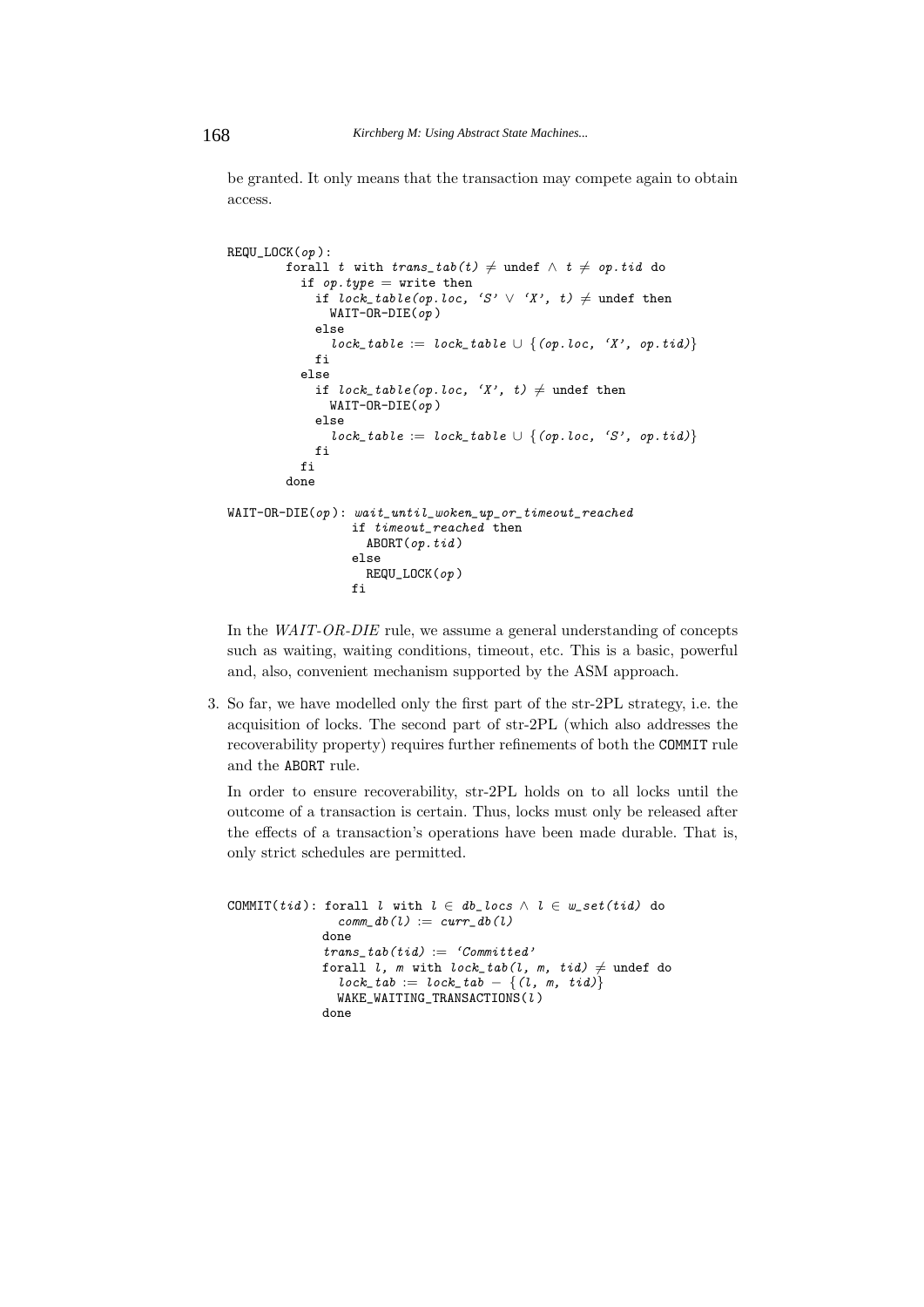```
ABORT(tid): forall l with l \in db\_locs \land l \in w\_set(tid) do
                curr\_db(l) := comm\_db(l)done
              trans\_tab(tid) := 'Aborted'forall l, m with lock\_tab(l, m, tid) \neq undef do
                lock\_tab := lock\_tab - \{(l, m, tid)\}WAKE_WAITING_TRANSACTIONS(l )
              done
WAKE\_WAITING\_TRANSACTIONS(loc): wake\_up\_all\_transactions\_that\_wait\_for_a_lock_on_db_location(loc)
```
Once an abort or a commit has been processed, the above rules ensure that the respective transaction has no entries remaining in the lock table.

The resulting refined model does no longer require any explicit constraints on its rules. Instead, the refined rules themselves ensure that strictness, serialisability and recoverability are preserved (during normal processing).

It should be noted that the above rules do not remove entries from the transaction table. Rather it is assumed that a maintenance routine, which is executed periodically, takes care of this task (this may also explain the need for a shared *trans tab* function).

Now that we have proposed our first set of refinement rules, it remains to show that the original and the refined rules are equivalent. That is, the refined rules must behave in the same way as their corresponding original rules [Gurevich et al., 1997]. Hence, we have to show that:

- 1. All updates to *comm db*, *curr db*, and *stable db* that occur in the ground model also occur in the refined model; and
- 2. Only the updates from the ground model also occur in refined model.

In general, proving the first part is more challenging while the second part is rather straightforward but tedious.

**Proposition 1.** *The TM ground model and the first TM refinement are equivalent.*

*Sketch of Proof.* The first refinement corresponds to a pure extension. In particular, support for scheduling has been added that removes explicit constraints placed on TMS rules. So, in order to proof the proposition, it suffices to show that str-2PL has been modelled correctly as str-2PL is known to ensure serialisability, recovery and strictness.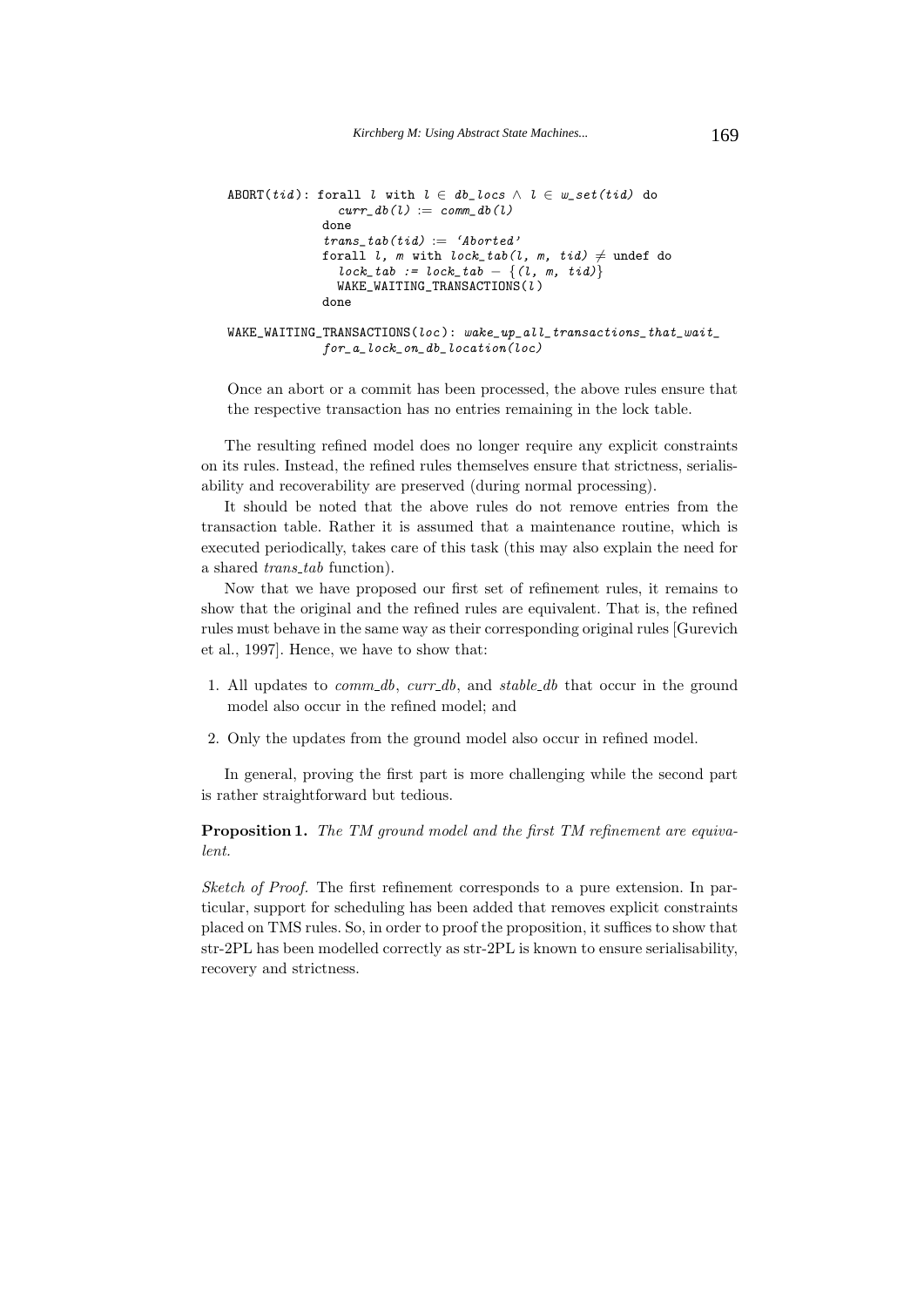## **4.2 The Caching and ARIES-Logging Refinement**

Having refined the ground model and removed all associated explicit constraints, next, we will focus on adding support for caching and logging. While this has also been discussed in [Gurevich et al., 1997]<sup>7</sup>, again, we aim at omitting explicit constraints as far as possible and, we will also discuss a logging approach that forms the basis of a very sophisticated recovery algorithm.

The TMS ground model as well as the first TM refinement considered the current and the committed databases in an abstract manner. In fact, neither of the two exists explicitly in a DBS. In this second refinement, we will address these short-comings. We will model the current database as a combination of DB locations held on stable storage and locations maintained in main memory (i.e. volatile storage)<sup>8</sup>. Before being able to execute a **read** or a write-type operation, it must be ensured that the affected DB location is available in main memory. Thus, a means of caching is introduced. In addition, modern DBMSs never directly migrate updated DB locations from volatile storage to stable storage at the time of a transaction's commit (however, the durability property requires that all of the transaction's effects must be preserved). Instead, a means of logging is utilised that preserves the durability property while enhancing performance.

This refinement also forms the ground works for modelling recovery (refer to Section 5) in a more realistic fashion.

Similar to [Gurevich et al., 1997], we will support a very general and nonrestrictive approach to caching. In fact, no-force<sup>9</sup> and steal<sup>10</sup> caching properties [Gray and Reuter, 1992] are guaranteed. While this seems to have a heavy impact on the recovery procedure, it is the state-of-the-art in today's DBS domain. For logging, we will follow the widely adopted Write-Ahead Logging (WAL) approach, which requires updates to be reflected to stable storage before values

<sup>&</sup>lt;sup>7</sup> The caching and logging refinement presented in [Gurevich et al., 1997] only places one restriction on the CM's flush policy: Cached DB locations must be fixed before and unfixed after their respective values are being read or written. That is, a fixuse-unfix (also known as pin-use-unpin) protocol [Gray and Reuter, 1992] must be adopted. We will follow the same approach. However, [Gurevich et al., 1997] places two additional constraints on TM rules: 1) Log records must exist on stable storage for all committed writes; and 2) There must not exist any DB location for which there is no entry in the log file. Similar to our first refinement, the second refinement proposed in the section will not require any such constraints but include rules that

 $curr\_db := \{l | l \in db\_locs \land cache(l) = under\} \cup \{l | cache(l) \neq under\}.$ 

<sup>&</sup>lt;sup>9</sup> *No-force* means that it is left up to the CM to decide about the point in time at which a DB location is removed from the cache. That is, at commit time it is not guaranteed that updated DB locations are reflected to stable storage.

<sup>&</sup>lt;sup>10</sup> *Steal* means that the CM may decide to remove an updated location from the cache (and, thus, result in an update of the location's incarnation on stable storage) even though the TMS has not yet determined whether the transaction that updated the location's value will commit. As a result, the recovery process must be able to detect uncommitted updates on stable storage and have the capability to return the values of these DB locations into their most recent consistent state in the event of a failure (or transaction abort).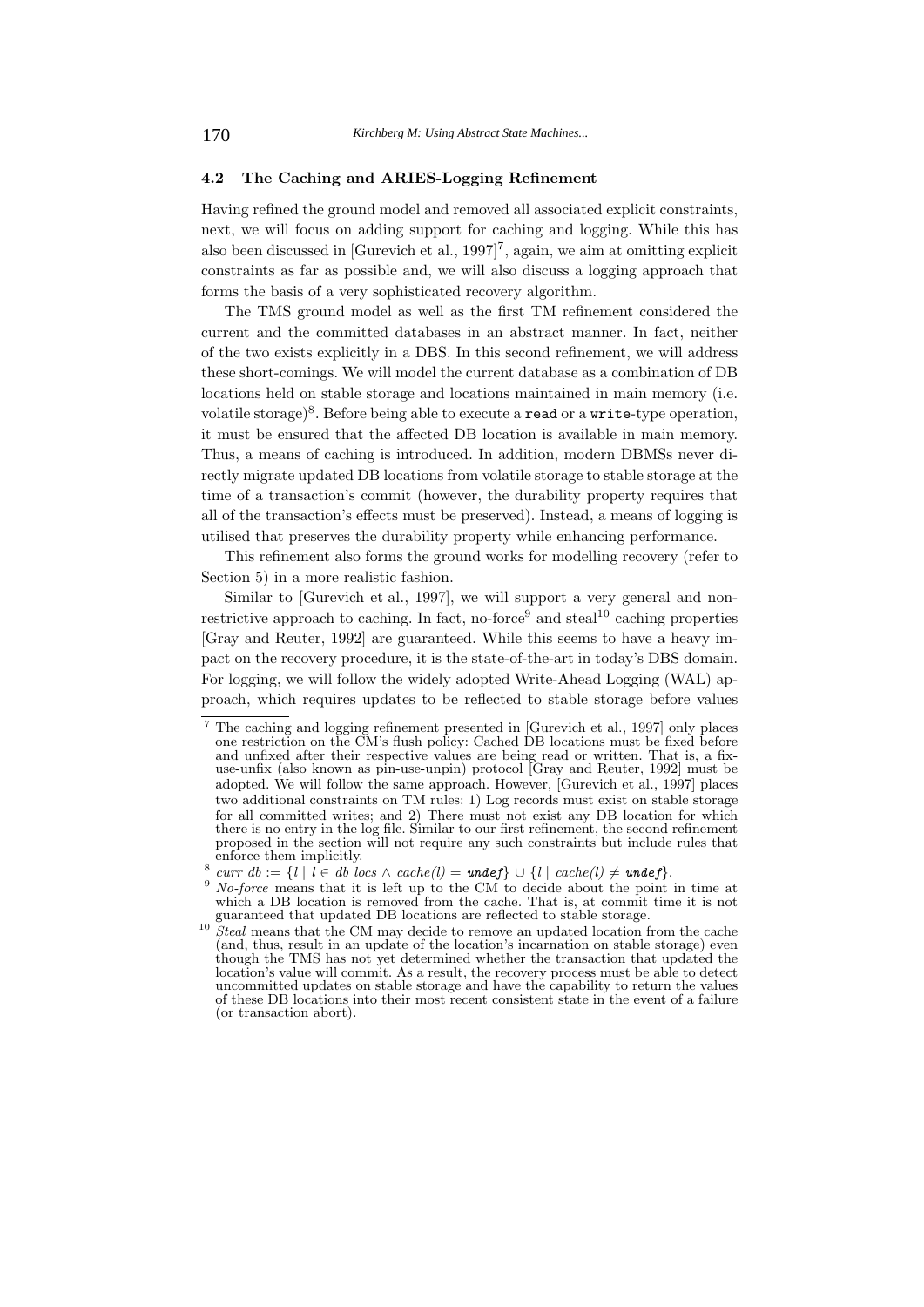of the affected DB locations are propagated to stable storage. Hence, the log on stable storage can be utilised in order to decide whether or not a given DB location holds a value in a committed or uncommitted state. Even more, the WAL-based ARIES recovery algorithm [Mohan et al., 1992] has not only been designed to work with a no-force, steal caching approach but also ensures that any uncommitted DB location can be returned into its most recent committed state during normal or recovery processing. Besides the WAL principle, the ARIES algorithm also adopts the following two additional principles:

- **–** *Repeating history during Redo*: When recovering from a failure, ARIES retraces the actions of a DBMS before the failure and brings the DB back to the exact state that it was in before the failure. Subsequently, it undoes the effects of transactions that have been active at the time of the failure.
- **–** *Logging changes during Undo*: Updates performed while undoing effects of active transactions are logged. This is done to ensure that, in the event of another failure, the same effect is not undone twice but exactly once.

In this section, however, we mainly focus on the WAL principle. Later on in Section 5, the remaining ARIES principles are modelled.

In order to capture caching and logging, we require several additional functions. First, let us introduce a shared unary function *cache* that corresponds to the set of all cached DB locations. Initially, *cache(l)* is set to undef for each location  $l \in db\_locs$ . If  $cache(l) =$  undef holds, it means that *l*'s current version is the same as its stable version. Otherwise, i.e.  $cache(l) \neq \text{undef}, l$ 's current version resides in volatile storage and may be different from its stable version in *stable db*. In the event of a failure, we have to re-initialise the state of all cached DB locations and trigger recovery.

```
FAIL: forall l with l \in db\_locs do
          cache(l) := undef
        done
        \textit{mode} := undef
```
Secondly, we model the log as two controlled functions *log* and *log tail*. The former corresponds to the log on stable storage while the latter is its in-memory counterpart. During normal and recovery processing, log records are appended to the *log tail*, which is moved (i.e. appended to *log* and then re-initialised) periodically to the log on stable storage.

Thirdly, we have to support cache replacement. That is, in the event that there is no in-memory space left to hold a required DB location that currently does not reside in the cache, at least one of the cached locations has to be ejected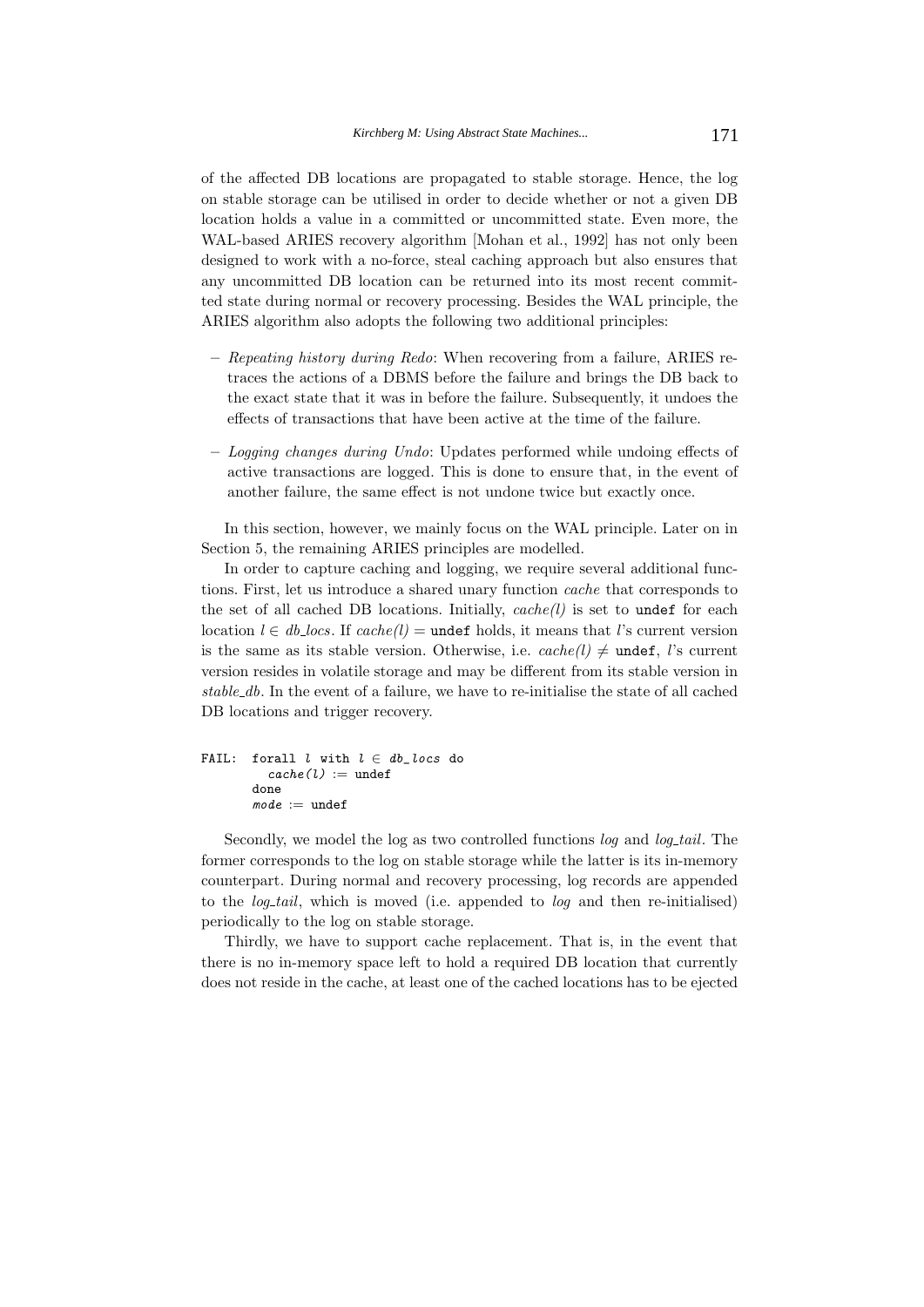from main memory. Since this decision is made by the  $CM<sup>11</sup>$ , we only monitor a unary function *cache replace?* defined over cached DB locations. In order to capture the properties of WAL, we have to refine the FLUSH rule as well as the EXEC rule:

```
FLUSH: forall l with \textit{cache}(l) \neq \textit{under} \land \textit{flush?}(l) \neq \textit{under} do
           if l \in log\_tail then
             FLUSH_LOGTAIL
           fi
           stable\_db(l) := cache(l)if cache_replace?(1) \neq undef then
             cache(l) := undef
           fi
        done
FLUSH_LOGTAIL: log := log \cup log\_taillog\_tail := undef
```
It should be noted that the *log tail* is reflected to stable storage only if we encounter a steal, i.e. are instructed to reflect uncommitted effects to stable storage.

Before we discuss the refinement of the EXEC rule, we will have to introduce ARIES's logging approach in greater detail. ARIES maintains log entries for all updates. It uses a *log sequence number (LSN)* that is stored with each DB location to correlate the location's state with its logged updates. Thus, by examining a DB location's LSN (called the *PageLSN* ) it can be determined easily which logged updates are reflected in a DB location's value. As previously mentioned, this is critical in particular while repeating history (since each update must only be applied once and only once). Updates performed during normal (or, to be more precise, forward) processing are described by *Update Log Records (ULRs)*. However, logging is not restricted to forward processing. Instead, ARIES also logs, using *Compensation Log Records (CLRs)*, updates (i.e. compensations of updates of aborted transactions) performed during partial or total transaction rollbacks. By appropriate chaining of CLR log records to log records written during forward processing, a bounded amount of logging is ensured during rollbacks, even in the event of repeated failures during crash recovery. This chaining is achieved by: 1) Assigning LSNs in ascending sequence; and 2) Adding a pointer (called the *PrevLSN* ) to the most recent preceding log record written by the same transaction to each log record. When the undo of a log record causes a CLR log record to be written, a pointer (called the *UndoNextLSN*) to the predecessor of the log record being undone is added to the CLR log record. The UndoNextLSN field keeps track of the progress of a rollback. It tells the system from where

 $11$  The CM employs a single or a pool of cache replacement policies that decide about the location or locations, which should be replaced from main memory.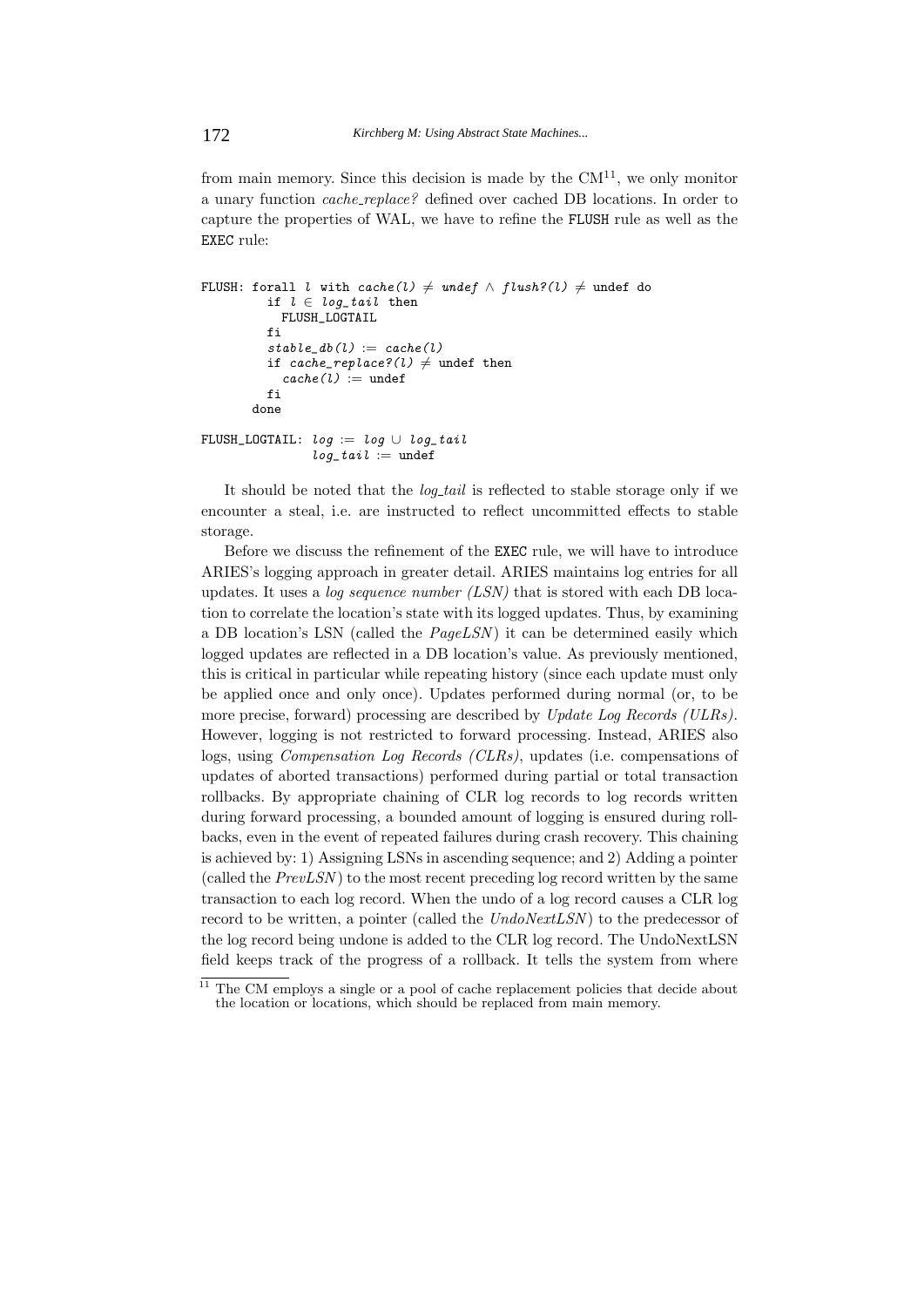to continue the rollback of the transaction, if a system failure were to interrupt the completion of the rollback. Later on, in Section 5, we will see how these log records are utilised to perform crash recovery in an efficient way that preserves serialisability, recoverability and, thus, the ACID principles.

As a consequence of utilising the ARIES algorithm, the 'virtual' *comm db* is replaced by a mixture of undo and redo actions, which are based on log entries. These undo and redo actions are applied to DB locations residing on stable storage or in the cache (depending on the state of the DBS).

Based on the ARIES algorithm, log records are of the following format:

**–** All log records have four fields in common. These are:

- A monotonically increasing log sequence number;
- The log record's type, which is either *'ULR'*, *'CLR'*, *'CommitLR'*, *'AbortLR'*, or *'EndLR*;
- The identifier of the transaction (i.e. *tid*) that issued the described operation; and
- PrevLSN, a reference to the LSN of the preceding log record written by the same transaction (i.e. providing a backward chaining of all log records written by a transaction).

Log records of type *'CommitLR'*, *'AbortLR'* or *'EndLR'* only consist of these four fields;

- **–** CLR and ULR log records have a reference to the updated DB location (i.e. *PageID*) as their fifth field;
- **–** CLR log records also contain a reference to the LSN of the ULR log record (written by the same transaction) that has to be undone next (i.e. UndoNextLSN);
- **–** As their last field(s), CLR and ULR log records contain a description of the data that is required to redo and / or undo the effects of the update described by the log record. While ULR log records include both redo and undo information, CLR log records only require the redo information (since they already describe the effects of an undo action, which, in turn, is not permitted to be aborted or undone. Instead, the recoverability property guarantees that an abort or undo always succeeds).

In order to compose ARIES-style log records, we require one additional function and one refined function. Firstly, we introduce a new controlled nullary function *lsn* that holds the value of the most recently assigned log sequence number. The value of  $\ell sn$  is initialised to 0. Secondly, we must be able to keep track of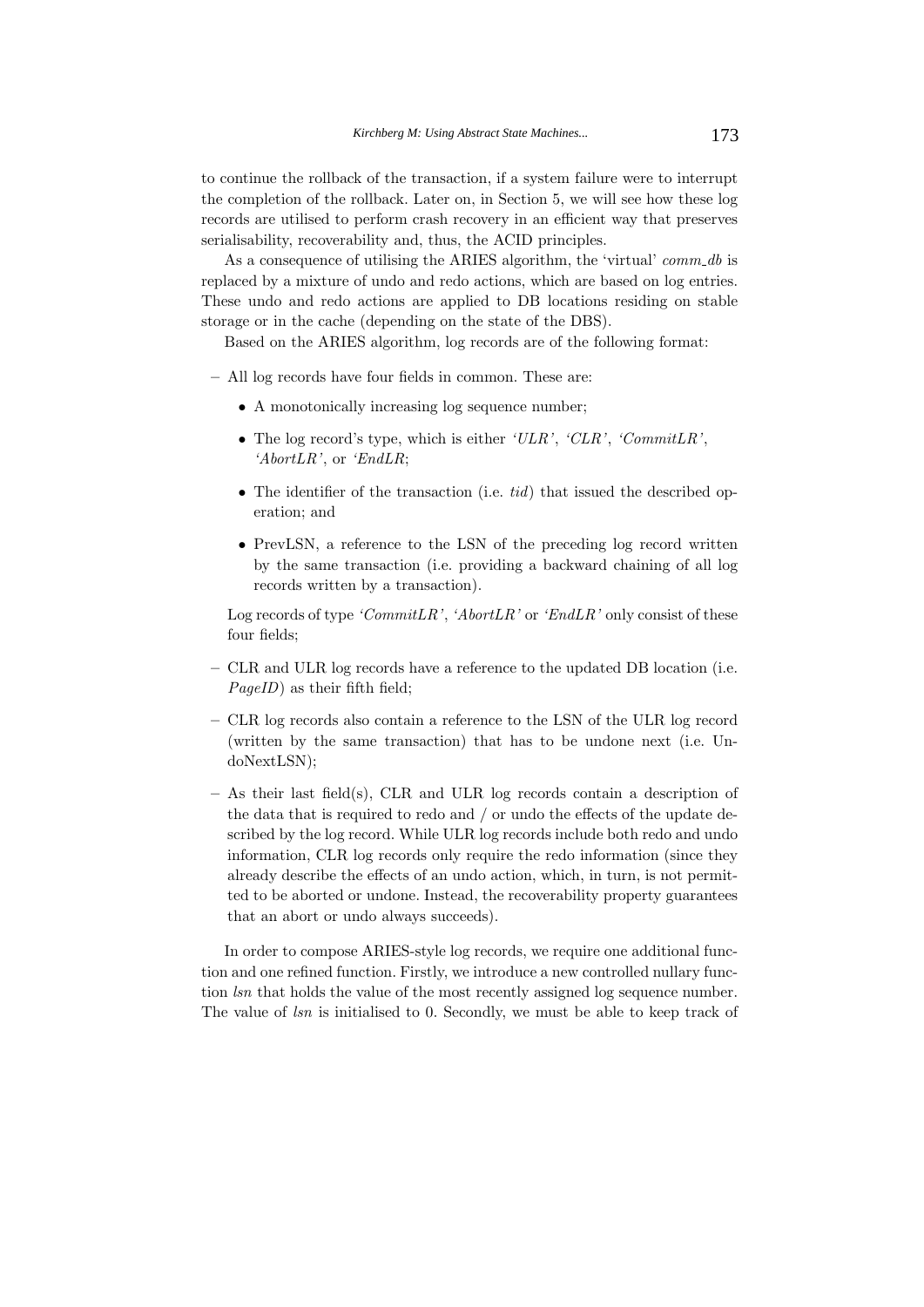the LSN of the most recent log record for each transaction. A refinement of the *trans tab* function is sufficient to capture this information. We extend the previously shared unary function *trans tab* to a shared ternary function *trans tab(tid, status, last lsn)* with the following properties:

- **–** *trans tab* entries remain indexed on the monitored nullary *tid* function defined on operations;
- **–** The value previously associated with a *trans tab(op.tid)* entry becomes its associated *status* that is accessible as *trans tab(op.tid).status*; and
- **–** The *last lsn* field holds an LSN value describing the most recent log record written by this transaction. It is accessible via  $trans\_tab(op.tid).last\_lsn$ .

Before we will refine the EXEC rule to reflect those changes and general ARIES requirements, we introduce two new rules that will be utilised to append log records to the *log tail* and read from the *log*, respectively.

```
WRITE_LOGRECORD(type, tid, op, undo_next_lsn, img_old, img_new ):
        lsn := lsn + 1if type = 'ULR' then
          let data := generate_logical_or_physical_log_data(type, op,
            img_old, img_new)
          let r := (lsn, type, tid, trans\_tab(tid).last\_lsn,cache(op.loc).page_id, data)
          cache(op.\,loc).page\_lsn := \,lsnelse if type = 'CLR' then
          let data := generate\_logical\_or\_physical\_log\_data(type, op,img_old, img_new)
          let r := (lsn, type, tid, trans_table(tid).last_lsn,cache(op.loc).page_id, undo_next_lsn, data)
          cache(op.\,loc).page\_lsn := \,lsnelse if type = 'CommitLR' then
          let r := (lsn, type, tid, trans\_tab(tid).last\_lsn)else if type = 'AbortLR' then
          let r := (lsn, type, tid, trans_table(tid).last_lsn)else if type = 'EndLR' then
          let r := (lsn, type, tid, trans_table(tid).last_lsn)fi
        if log tail = undef
          log\_tail := relse
          log\_tail := log\_tail \oplus rfi
        trans\_tab(tid).last\_lsn := lsnREAD\_LOG: cached\_log := log
```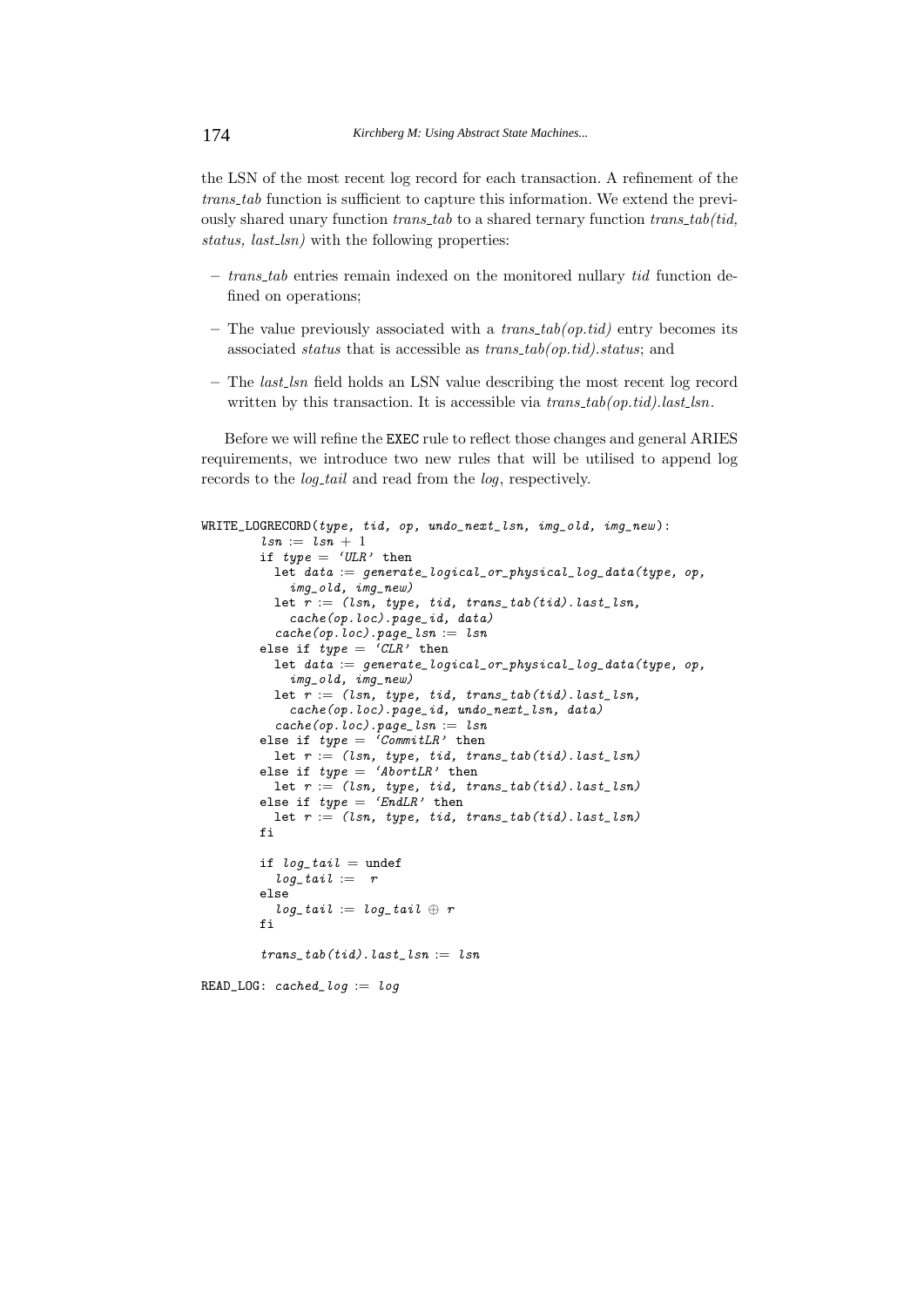The READ LOG rule only reads the log into main memory. Once this has been accomplished, individual log records may be accessed using the log's index, i.e. LSN values. For instance, *log.*(*trans\_tab*(*tid*).*last\_lsn*) returns the most recently written log record by a transaction with identifier *tid*.

As a consequence of the refined *trans tab* definition, we have to propose a minor refinement of the VERIFY rule. The only change concerns the means of accessing and setting the value of the *status* field:

```
VERIFY(op): if trans\_tab(op.tid) = under thentrans\_tab(op.tid).status := 'Active'fi
            if trans\_tab(op.tid).status = 'Active' thennew\_op := trueelse
              new\_op := undef
            fi
```
The original ARIES algorithm utilises fuzzy checkpoints to speed up recovery processing. As a result, it requires a dirty page table to be maintained. This table keeps track of all those DB locations that have a different value in volatile storage compared to their stable storage incarnation. In addition, a reference to the oldest log record that caused this difference (i.e. 'dirtied' the cached DB location) is maintained. For simplicity, we omit checkpointing here. However, it should be noted that a further refinement supporting checkpointing would require an additional controlled binary function *dpt* that captures this information during normal processing. Without checkpointing, the dirty page table is only required for recovery processing as we will see in Section 5.

At last, we will propose the necessary refinements of the EXEC rule. While the rule itself remains unchanged, some of its sub-rules need to be amended in order to support caching and logging:

|            | $READ(op):$ RETRIEVE(op.loc)                                                                                                                                                                     |
|------------|--------------------------------------------------------------------------------------------------------------------------------------------------------------------------------------------------|
| WRITE(op): | RETRIEVE(op.loc)<br>WRITE_LOGRECORD('ULR', op.tid, op, undef, cache(op.loc),<br>op.val<br>$cache(op.\,loc) := op.\,val$                                                                          |
|            | RETRIEVE(l): if $cache(l) =$ undef then<br>$cache(l) := stable db(l)$<br>fi                                                                                                                      |
|            | COMMIT( $tid$ ): WRITE_LOGRECORD('CommitLR', tid, undef, undef, undef, undef)<br>FLUSH LOGTAIL<br>trans $tab(tid).status := 'Committed'$<br>forall l, m with lock_tab(l, m, tid) $\neq$ undef do |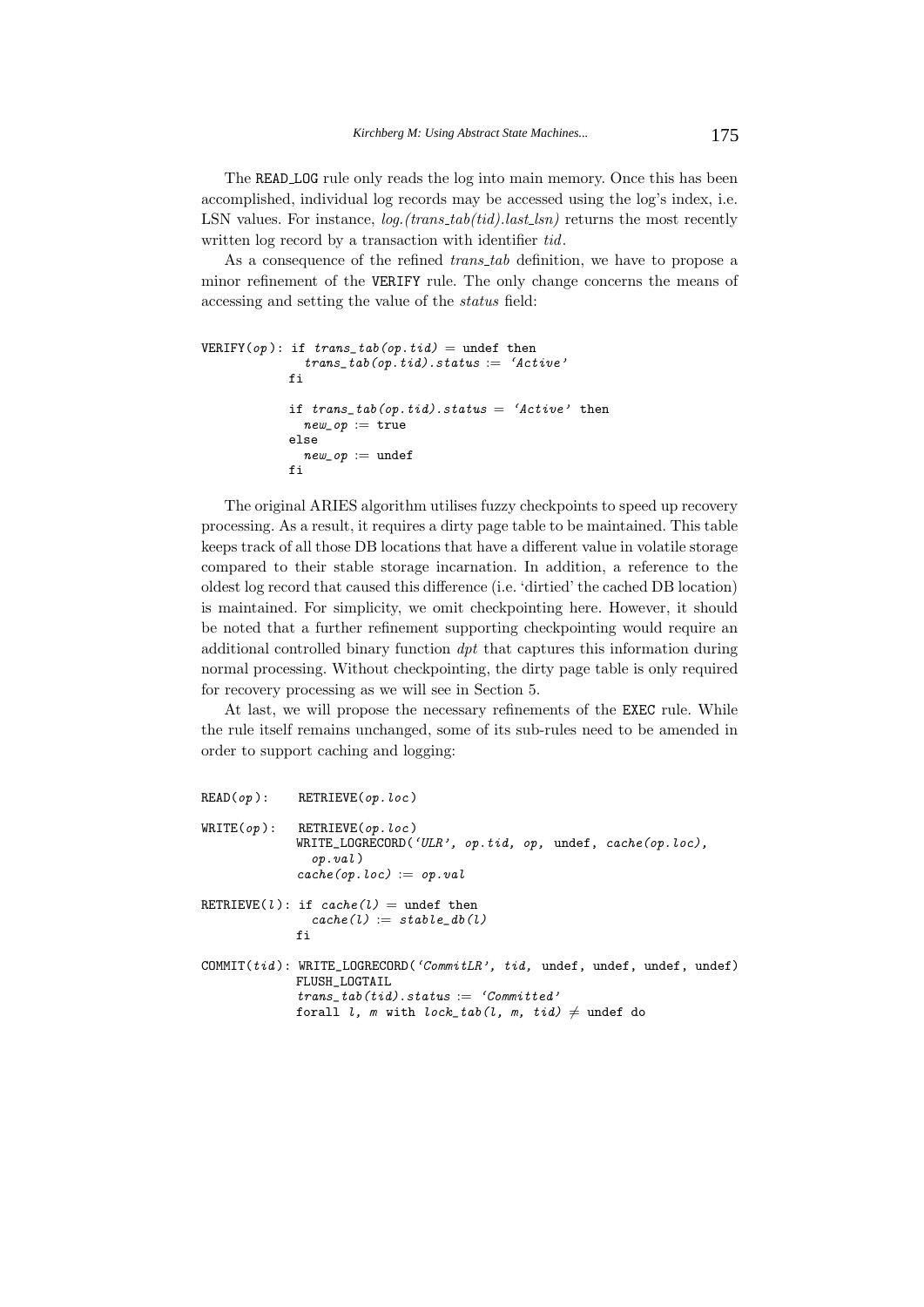```
lock\_tab := lock\_tab - \{(l, m, tid)\}WAKE_WAITING_TRANSACTIONS(l )
             done
             WRITE_LOGRECORD('EndLR', tid, undef, undef, undef, undef)
ABORT(tid): trans\_tab(tid).status := 'Aborted'WRITE_LOGRECORD('AbortLR', tid, undef, undef, undef, undef)
             ROLLBACK(tid)forall l, m with lock\_tab(l, m, tid) \neq undef do
               lock\_tab := lock\_tab - \{(l, m, tid)\}WAKE_WAITING_TRANSACTIONS(i)done
             WRITE_LOGRECORD('EndLR', tid, undef, undef, undef, undef)
```
The previously empty READ sub-rule now supports caching, i.e. it ensures that the required DB location resides in the cache prior to executing the read. In contrast to [Gurevich et al., 1997], we also require this caching support for write-type operations. Without this support, update operations must always be preceded by an adequate read operation (i.e. excluding the occurrence of blind writes) in order to ensure that the location's original value resides in the cache - only then logging can be done<sup>12</sup>.

Logging is supported in the WRITE, COMMIT and ABORT sub-rules. Among those, the COMMIT sub-rule ensures the durability property by flushing the *log tail* to stable storage before all DB locations updated by the committing transaction are released (i.e. unlocked). All three refined rules no longer utilise the *w set* function, which is no longer required. Instead, the WAL approach together with ARIES recovery processing ensure that a location's committed version can always be restored. While the exact recovery procedure will only be discussed in Section 5, we still have to define the ROLLBACK sub-rule, which supports the rollback of individual transactions during normal processing. In order to undo all effects of an incomplete or aborting transaction, we will have to rely on log entries. Thus, we start off by reading the log into main memory<sup>13</sup>. Subsequently, the most recent log record written by the aborting transaction is retrieved and undone. Undo continues following the transaction's *prev lsn*-based backward chain until a log record is encountered with  $prev\_lsn =$  undef. This log record describes the first update of the aborting transaction. Once it has been undone, rollback is complete and we flush *log tail*. We will utilise a recursive sub-rule UNDO in order to model this sequential rollback behaviour.

<sup>&</sup>lt;sup>12</sup> Apparently, [Gurevich et al., 1997] does not support caching of update operations nor do the authors assume the existence of an adequate preceding read operation. Instead, it is assumed that a location's before image can be accessed from stable storage directly. However, this is not feasible considering today's computer systems.

storage directly. However, this is not feature computer systems. It is rather unlikely in a<br><sup>13</sup> We assume that the entire log fits into main memory, which is rather unlikely in a real system. However, it is straightforward to utilise a portion of the existing cache to buffer log records. We omit corresponding details in this paper.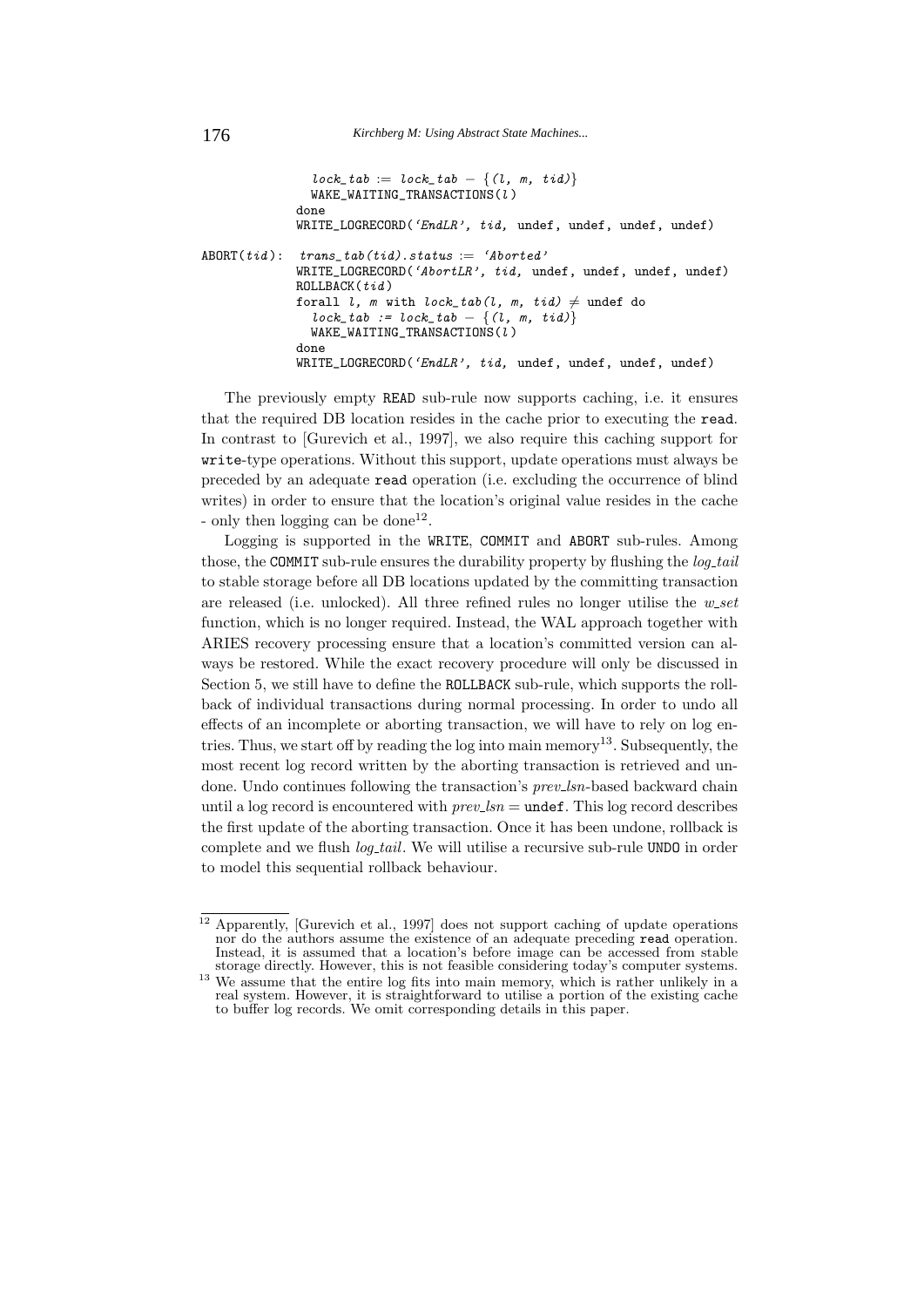```
ROLLBACK(tid): FLUSH_LOGTAIL
                READ_LOG
                let lr := cached\_log. (trans\_tab(tid).last\_lsn)if lr \neq undef then
                  UNDO(lr)fi
                FLUSH_LOGTAIL
\texttt{UNDO}(\textit{lr}): let comp_op := compose_compensating_op_from_log_record(lr)
          RETRIEVE(comp_op.loc )
          WRITE_LOGRECORD('CLR', lr.tid, comp_op, lr.prev_lsn, undef,
             comp_op.val )
           cache(comp_op, loc) := comp_op, valif cached_log.(lr.prev\_lsn) \neq undef then
             UNDO(cached_log.(lr.prev_lsn))
          fi
```
This completes our second refinement. Again, it remains to verify that both TM refinements are equivalent.

**Proposition 2.** *The first TM refinement and the second TM refinement are equivalent.*

*Sketch of Proof.* Equivalence of the basic approach to logging and caching has been shown in [Gurevich et al., 1997]. While we have discussed a more sophisticated recovery algorithm, the properties of the underlying logging and caching mechanisms (i.e. support of steal, no-force and WAL) have been shown to be equivalent. In addition to the proof from [Gurevich et al., 1997], we would have to show that further ARIES-based refinements have preserved this equivalence. Since the general correctness of the ARIES recovery algorithm has already been proven [Kuo, 1996] (using a different formalism), we omit repeating this verification exercise.

## **4.3 The C-ARIES Refinement**

The original ARIES recovery algorithm had a huge impact on the state-of-the-art of transaction processing. Various adaptations have been proposed that support different transaction models or different computing environments [Mohan, 1999]. Most recently, a highly concurrent version of the ARIES algorithm, referred to as C-ARIES [Speer and Kirchberg, 2007], emerged. C-ARIES extends the original algorithm with the capability to perform transaction aborts during normal processing and crash recovery in a highly concurrent manner. Concurrency is achieved by performing transaction aborts and the Redo and Undo crash recovery passes on a *page-by-page* (or, in this paper's terms, *location-by-location*) basis. In addition, C-ARIES allows normal processing to commence at the end of the Analysis phase, rather than waiting for the recovery process to complete.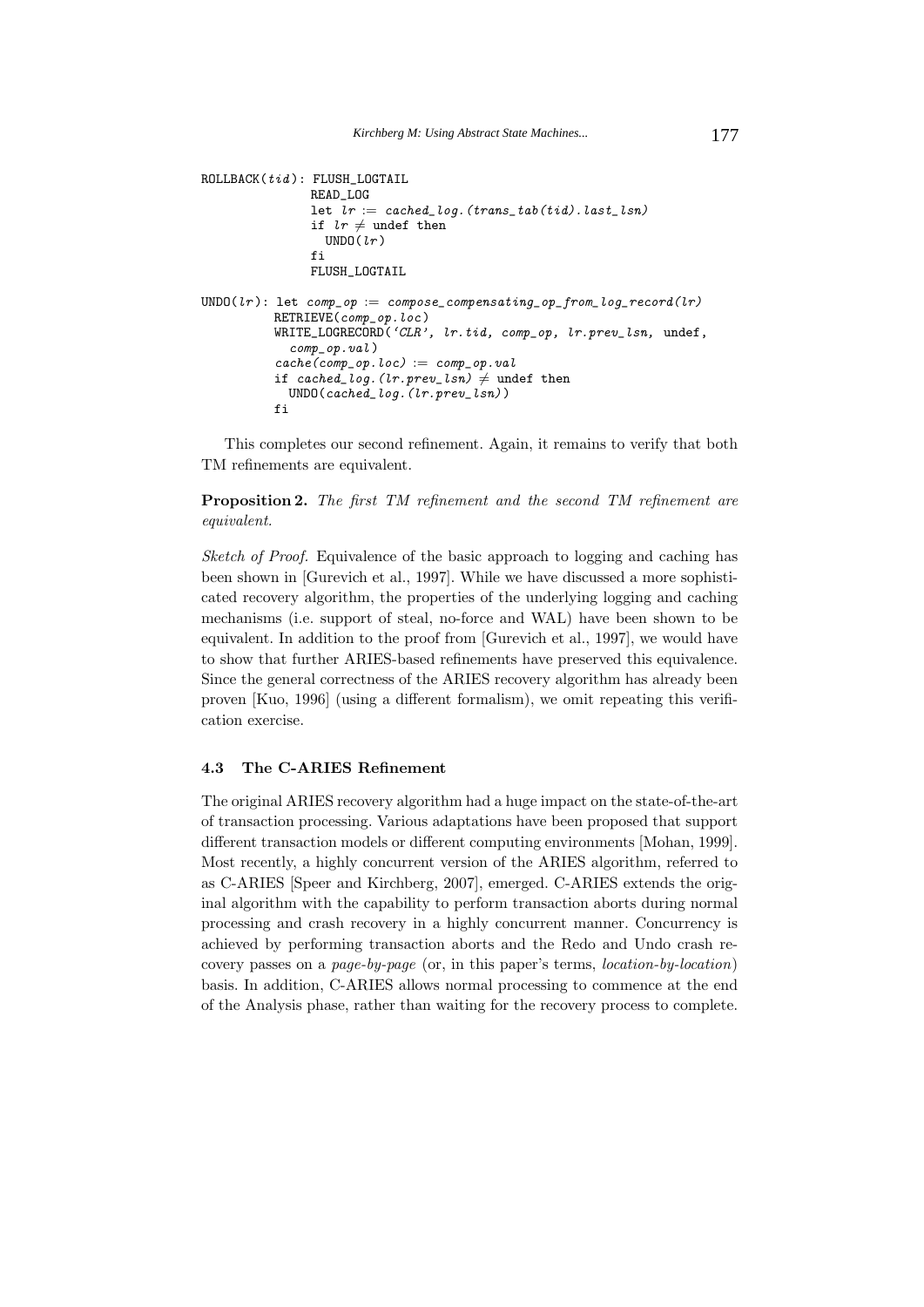As a final refinement, we will adopt our proposed ASM specification to support the C-ARIES algorithm. C-ARIES supports two modes during normal processing: On one hand, we have support for strict schedulers that avoid cascading aborts by definition and, on the other hand, there is a much more complex normal processing mode that deals with the pitfalls of non-strict approaches, which may cause aborts to cascade. Since our previous considerations have only considered strict schedules, we can omit the second case. As a consequence, there are only little modifications during normal processing.

Similar to the ARIES algorithm, C-ARIES requires that LSNs increase monotonically. This, by the way, is not a burden but rather a benefit. It allows a direct correspondence between a log record's physical and logical addresses to be maintained. However, in order to adopt a location-by-location approach to recovery, a number of modifications must be made to the way log records are chained together. Most significantly, C-ARIES affects CLR log records both in terms of the information they contain and the way in which they are used. Changes are as follows:

- **–** A new *UndoneLSN* field replaces the existing UndoNextLSN field. Whereas the UndoNextLSN field recorded the LSN of the next operation to be undone, the UndoneLSN records the LSN of the operation that was undone.
- **–** The PrevLSN field is no longer required for the CLR log record.
- **–** CLR log records are now used to record undo operations during normal processing only. A newly defined SCR log records (refer below) is used to record undo operations during crash recovery.

The new log record type *Special Compensation Log Record (SCR)* is almost identical to the modified version of the CLR log record, with the only differences being its type and the point in time at which SCR log records are written. During normal rollback processing, operations are undone in the reverse order to which they were performed by individual transactions. However, during crash recovery, operations are undone in reverse order on a location-by-location basis. Separating log records for compensation during recovery and normal rollback allows us to exploit this fact.

As a final modification, C-ARIES logging adds a *PageLastLSN* field to all CLR, SCR and ULR log records. This field refers to the LSN of the log record that last updated the same DB location. Recording these PageLastLSN pointers provides an easy method for tracing all modifications made to a particular set of data (stored in the same DB location).

In order to accommodate these changes, we must refine two rules. Firstly, the WRITE LOGRECORD rule is amended in order to support the new SCR log record and adjust the way other log records are composed.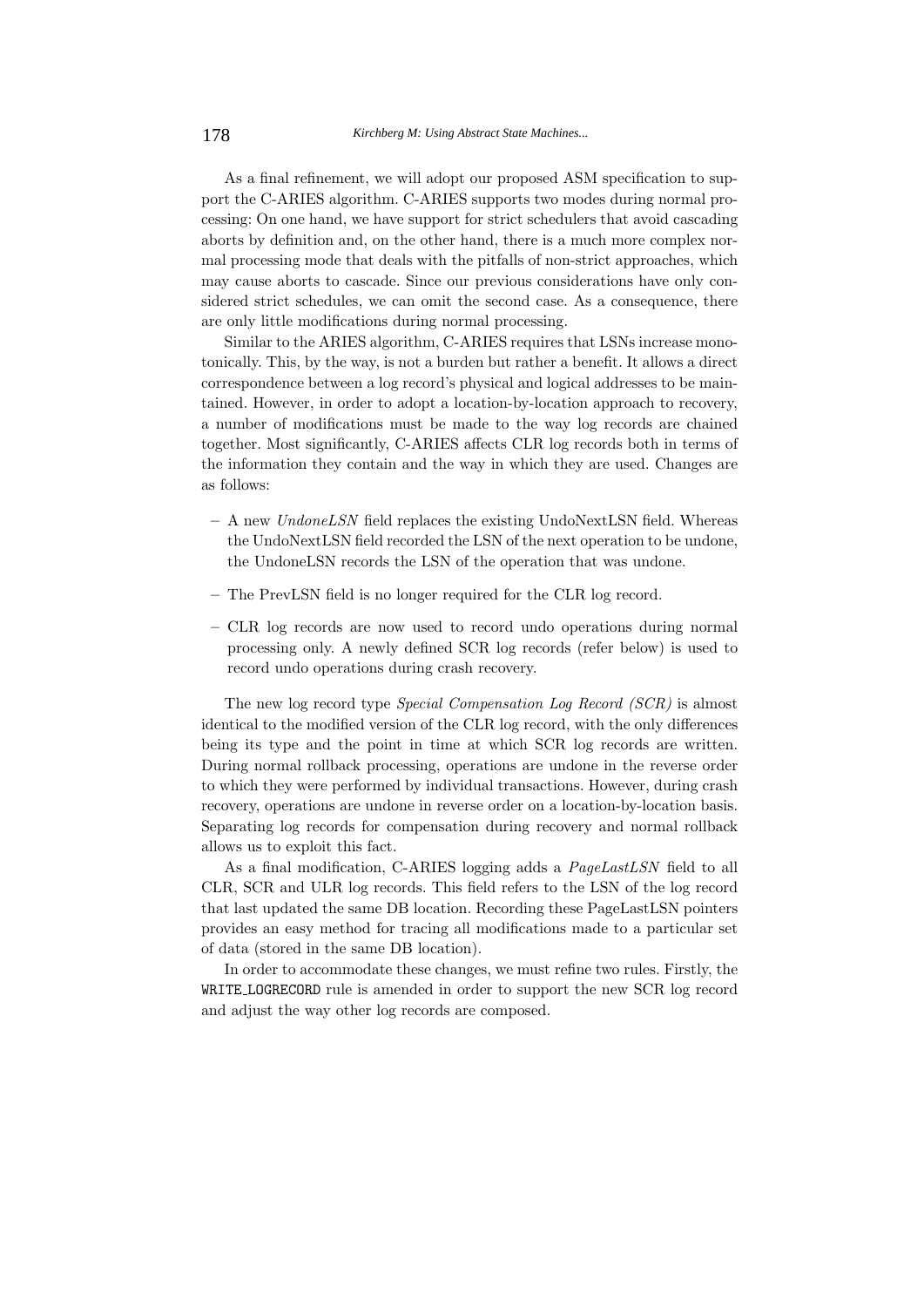```
WRITE_LOGRECORD(type, tid, op, undone_lsn, img_old, img_new ):
        lsn := lsn + 1if type = 'ULR' then
          let data := generate\_logical\_or\_physical\_log\_data(type, op,img_old, img_new)
          let r := (lsn, type, tid, trans\_tab(tid).last\_lsn,cache(op.loc).page_lsn, cache(op.loc).page_id, data)
          cache(op.loc).page\_lsn := lsnelse if type = 'CLR' then
          let data := generate\_logical\_or\_physical\_log\_data(type, op,img_old, img_new)
          let r := (lsn, type, tid, cache(op.loc).page\_lsn,cache(op.loc).page_id, undone_lsn, data)
          cache(op.\,loc).page\_lsn := \,lsnelse if type = 'SCR' then
          let data := generate\_logical\_or\_physical\_log\_data(type, op,img_old, img_new)
          let r := (lsn, type, tid, cache(op.loc).page\_lsn,cache(op.loc).page_id, undone_lsn, data)
          cache(op.\,loc).page\_lsn := \,lsnelse if type = 'CommitLR' then
          let r := (lsn, type, tid, trans\_tab(tid).last\_lsn)else if type = 'AbortLR' then
          let r := (lsn, type, tid, trans\_tab(tid).last\_lsn)else if type = 'EndLR' then
          let r := (lsn, type, tid, trans_table(tid).last_lsn)fi
        if log tail = undef
          log\_tail := relse
          log\_tail := log\_tail \oplus rfi
        trans tab(tid). last lsn := lsn
```
And, secondly, the UNDO rule is refined simply by passing a different parameter to the WRITE LOGRECORD rule in order to reflect the change from maintaining UndoNextLSN values to UndoneLSN values.

```
\texttt{UNDO}(lr): let \texttt{comp\_op} := \texttt{composite\_compensating\_op\_from\_log\_record}(lr)RETRIEVE(comp_op.loc )
           WRITE_LOGRECORD('CLR', lr.tid, comp_op, lr.lsn, undef,
             comp_op.val )
           cache(comp\_op.loc) := comp\_op.valif cached_log.(lr.prev\_lsn) \neq undef then
             UNDO(cached_log.(lr.prev_lsn))
           fi
```
This already completes our third and final TM refinement. With C-ARIES, rollback processing itself does not change in the presence of a strict scheduler.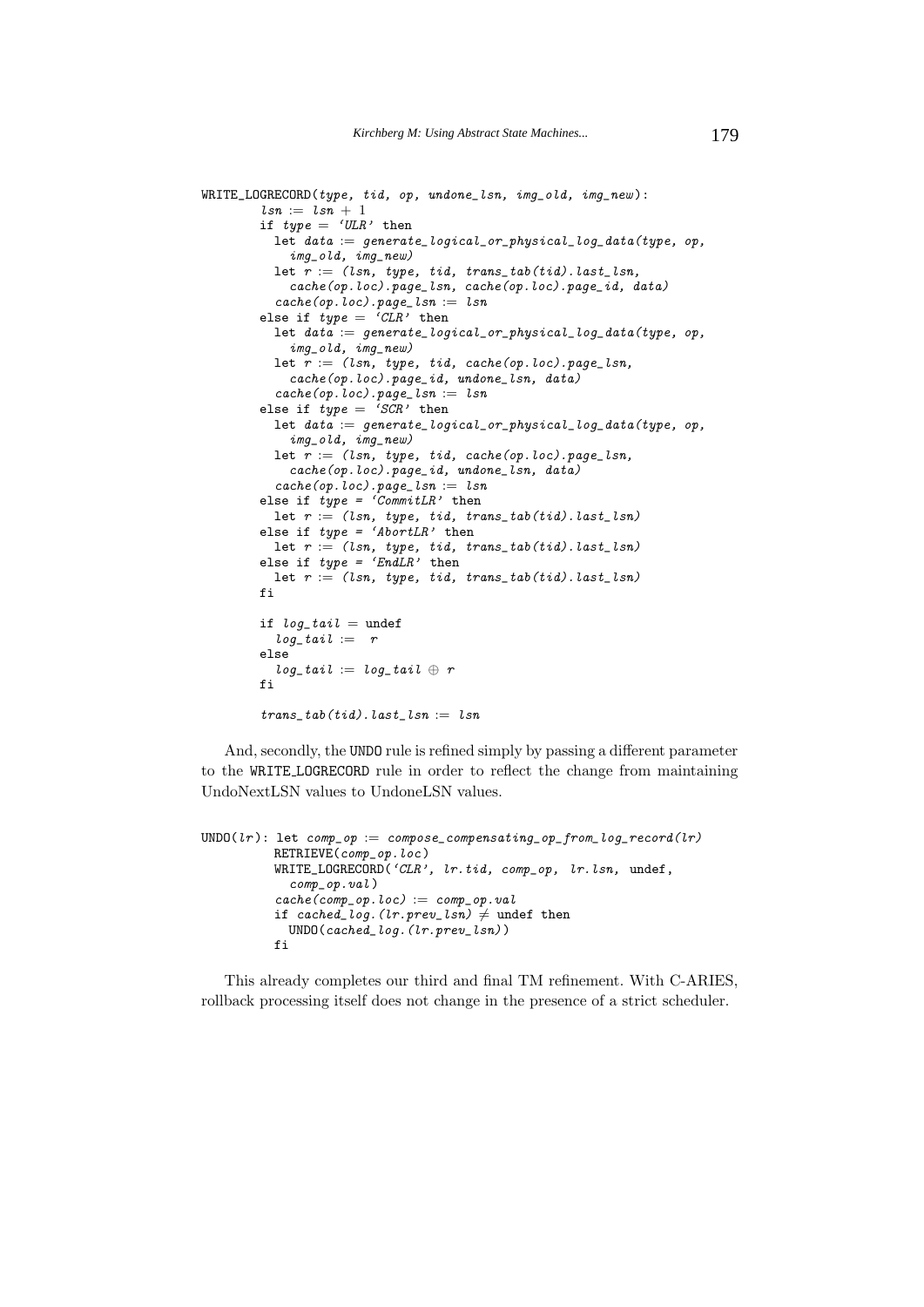It should be easy to see that the second and third TM refinements are equivalent. In fact, normal processing is not affected. Only differences being the log records that are written.

**Proposition 3.** *The second TM refinement and the third TM refinement are equivalent.*

*Sketch of Proof.* In order to prove the proposition, it has to be shown that:

- 1. The WRITE LOGRECORD rule from the second refinement is equivalent to that of the third refinement.
- 2. The UNDO rule from the second refinement is equivalent to that of the third refinement.

In both cases, the only differences affect the chaining of the log records that are relevant for crash recovery processing. Log record fields utilised during transaction rollback have not been changed.

Transaction rollback is based on the backward chaining of log records written during normal processing. In both refinements, the crucial *prev lsn* field is preserved except for CLR and SCR log records in the third refinement. It can be shown easily that neither of those two log records can be encountered during the course of a rollback. If a CLR log record would be encountered, it means that there was a previous unsuccessful rollback of this transaction. Recoverability, however, ensures that a transaction's rollback is always successful with the exception of a system failure. In the event of a system failure, the TMS's MAIN rule initialises recovery processing, which will return the database to its most recent consistent state (and, thus, complete the abortion of any incomplete or aborting transactions). A SCR log record cannot be encountered for the following two reasons: 1) It does not form a part of the *prev lsn*-based backward chain; and 2) It is only written during recovery processing, which ensures that the effects of all incomplete or aborted transactions are undone.

### **5 ASM Refinements Part 2: The Recovery Manager**

Analogously to Section 4, we will now discuss the step-wise refinement of RM's ground model.

#### **5.1 The Strict Two-phase Locking Refinement**

The introduction of str-2PL does not have a strong impact on recovery processing. In fact, it suffices to re-initialise the newly introduced functions *lock table* and *trans tab*: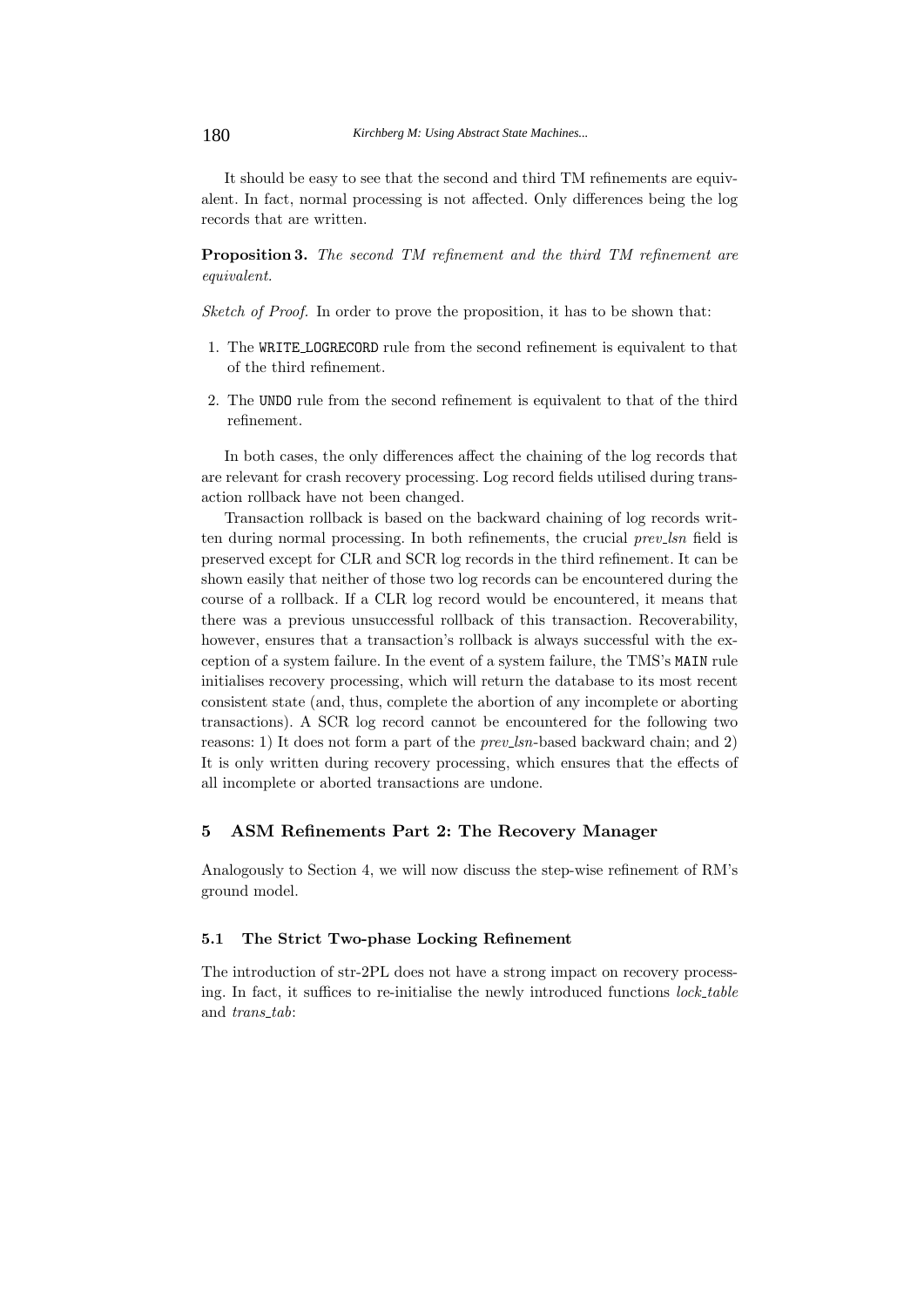```
RM_MAIN: forall l with l \in db\_locs do
            curr\_db(l) := comm\_db(l)lock\_tab(l) := undef
          done
          trans\_tab := undef
          \textit{mode} := 'Normal'
```
It is obvious that this first refinement preserves equivalence. Thus, we can easily deduce the equivalence of the whole first TMS refinement:

**Corollary 4.** *The TMS ground model and the first TMS refinement are equivalent.*

#### **5.2 The Caching and ARIES-Logging Refinement**

Analogous to Section 4.2, we focus on adding support for caching and logging next. The main focus will be on restoring a committed database version after a failure. While this was rather straightforward up until now, the support of no-force and steal caching properties as well as WAL make it necessary to employ a much more sophisticated recovery mechanism. Recovery is usually split in multiple phases. The log has to be analysed, missing updates have to be redone and actions of uncommitted transactions have to be undone. This is a common approach underlying several recovery algorithms [Lindsay et al., 1979; Weikum et al., 1990; Mohan et al., 1992]. However, these approaches differ in the sequence in which these steps are executed as well as to what extend updates (and, optionally, compensations) are redone. Recall that ARIES' properties include repeating history during redo and logging of changes during undo. At the end of recovery, a committed database is reconstructed. Subsequently, normal processing may commence again.

Caching on the other hand has only a minor impact on recovery processing. In short, it is only required that refined RM MAIN rules utilise the READ LOG (prior to accessing log records from the log on stable storage) and RETRIEVE (prior to accessing a DB location) rules from the TM refinement.

When performing crash recovery, ARIES makes three passes (i.e. Analysis, Redo and Undo) over the log. During *Analysis*, ARIES scans the log in forward direction until the end of the log is reached. In the process, it determines: 1) The starting point of the Redo pass by keeping track of dirty pages; and 2) The list of transactions to be rolled back in the Undo pass by monitoring the state of transactions. During *Redo*, ARIES repeats history. It is ensured that updates (and, if any, compensations) of all transactions have been executed once and only once. Thus, the DBS is returned to the state it was in immediately before the failure occurred. Finally, *Undo* rolls back all updates of transactions that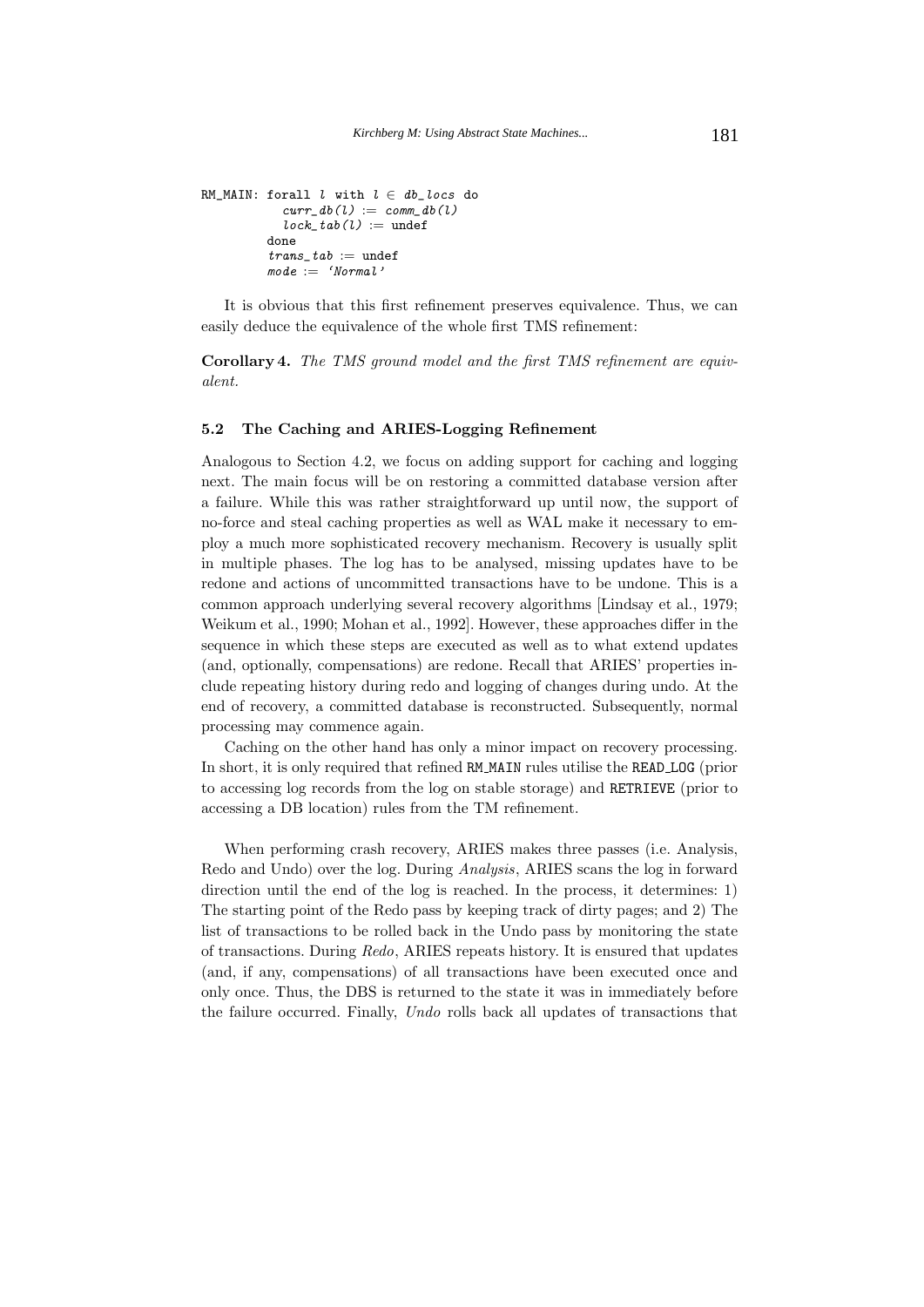have been identified as active at the time the failure occurred. This behaviour leads to the following refined RM MAIN rule:

```
RM_MAIN: forall l with l \in db\_locs do
           lock\_tab(1) := undef
         done
         READ_LOG
         ANALYSIS_PASS
         REDO_PASS
         UNDO_PASS
         FLUSH_LOGTAIL
         mode := 'Normal'
```
In contrast to the first refinement, we move the initialisation of the transaction table *trans tab* to the Analysis pass. More importantly, the current and committed databases are no longer utilised / maintained explicitly. As already discussed in Section 4.2, the current DB is a combination of DB locations held on stable storage and DB locations maintained in the cache. Analogously, the committed DB is a combination of stable and cached DB locations together with redo and undo routines that support the recovery of a location's most recent consistent version.

Based on our omission of checkpointing, we will commence recovery by reading the entire log from stable storage into main memory. Subsequently, the three ARIES passes are modelled (each with its own sub-rule as described below).

The Analysis pass scans the log in forward direction log record-by-log record. Upon encountering a transaction's log record, the corresponding transaction table entry is updated in the same way as it is done during normal processing. In addition, we remove a transaction's *trans tab* entry if we come across a corresponding EndLR log record. Whenever an ULR or CLR log record is found, it is determined whether the affected DB location is already listed in the dirty page table<sup>14</sup>. If this is not the case, the DB location together with the LSN of the current log record (as *RecLSN* ) are added to the dirty page table.

In order to model this behaviour, we introduce an additional controlled binary function *dpt*, the dirty page table. *dpt* entries are of the form *(page id, rec lsn)*, where  $page\_id^{15}$  refers to a DB location and *rec*<sub>ks</sub> to a log record describing an update or compensation on this location. Since the original ARIES algorithm executes in serial manner, we model its ASM version using recursion:

 $\frac{14}{14}$  Recall, the dirty page table keeps track of all those DB locations that have a different value in volatile storage compared to their stable storage incarnation. In addition, a reference to the oldest log record that caused this difference (i.e. 'dirtied' the cached

DB location) is maintained. <sup>15</sup> For the sake of conformity, we retain the ARIES terminology. That is, we use *page id* as a synonym for location identifier as we have already done in Section 4.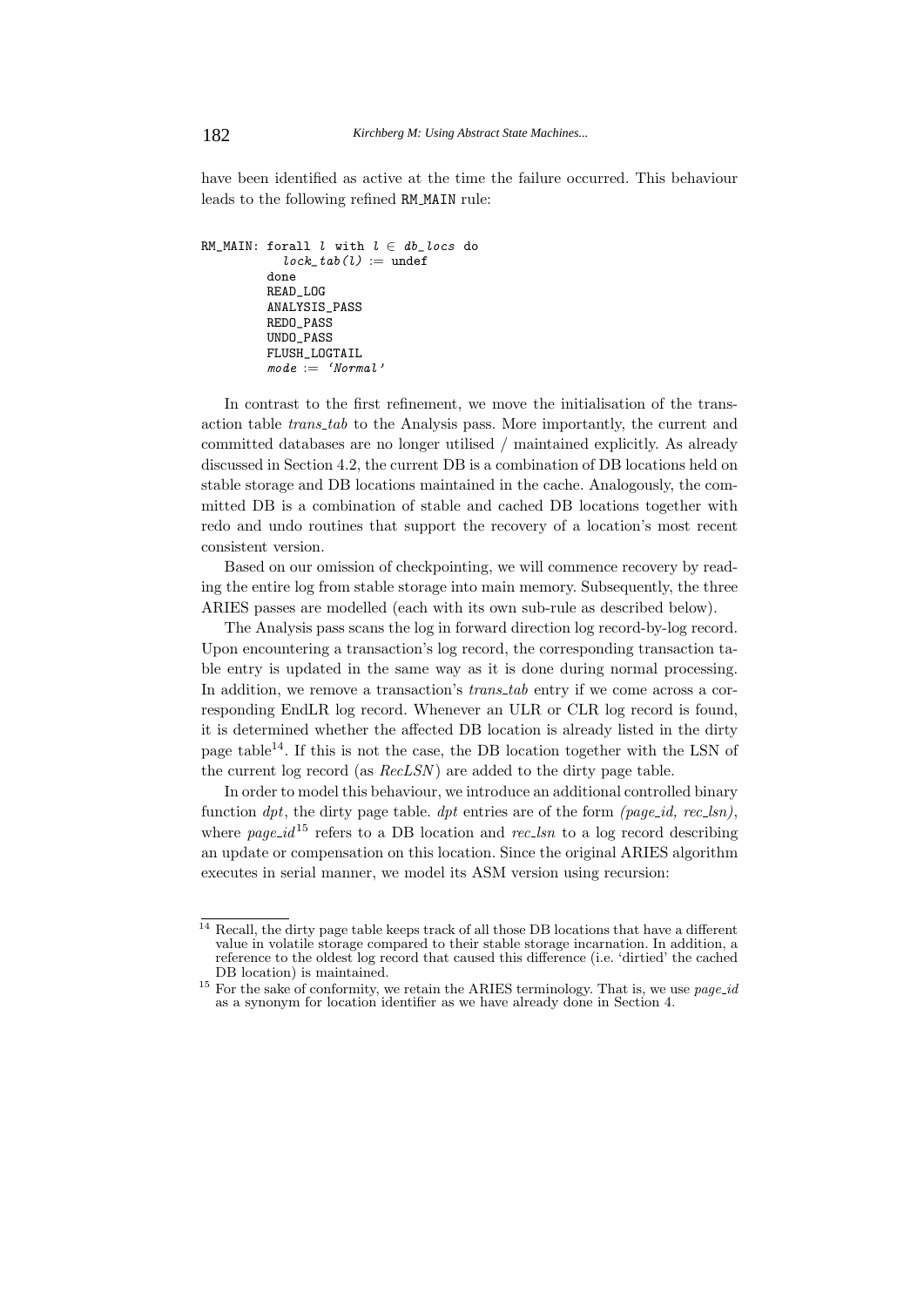```
ANALYSIS\_PASS: trans\_tab := undef
                dpt := undef
                ANALYSE(cached_log.1 )
ANALYSE(lr): if lr.type = ('ULAR' \lor 'CLR') then
                if dpt = undef then
                  dpt := \{(lr.\textit{page\_id}, lr.\textit{lsn})\}else
                  if dpt(lr.page_id).rec_lsn = undef then
                    dpt := dpt \cup \{(lr, page\_id, lr, lsn)\}\fi
                fi
                if trans\_tab = undef then
                  trans\_tab := \{(lr.tid, 'Active', lr.lsn)\}else
                  if trans\_tab(lr.tid) = undef then
                    trans\_tab := trans\_tab \cup \{(lr.tid, 'Active', lr.lsn)\}else
                    trans\_tab(lr.tid).last\_lsn := lr.lsnfi
                fi
              else if lr.type = 'CommitLR' then
                if trans\_tab(lr.tid) \neq undef then
                  trans\_tab(1r.tid).status := 'Committed'fi
              else if lr.type = 'AbortLR' then
                if trans\_tab(lr.tid) \neq undef then
                  trans\_tab(lr.tid).status := 'Aborted'f_ielse if lr.twe = 'EndLR' then
                \inf trans_tab(lr.tid) \neq undef then
                  trans\_tab := trans\_tab - \{(lr.tid, *, *)\}fi
              fi
              if cached_log.(lr.lsn + 1) \neq undef then
                ANALYSE(cached\_log. (lr.lsn + 1))fi
```
At the end of this pass, we obtain a list of dirty locations (or pages) as well as a list of transactions that are under suspicion of having been active at the time of the failure. During the second pass, i.e. Redo, we will ensure that all dirty locations are returned into the state they have been at the time of the failure. In addition, transaction table entries are removed if it can be ensured that the corresponding transactions had been committed prior to the failure.

Similar to the Analysis pass, the Redo pass also scans the log in forward direction. However, the first log record considered is the one referenced by the smallest *rec lsn* value from *dpt*. Whenever an ULR or CLR log record is found, it has to be determined whether or not the update (or compensation, respectively) has already been reflected to the affected DB location. An action must be redone unless one of the following conditions holds [Ramakrishnan and Gehrke, 2003]: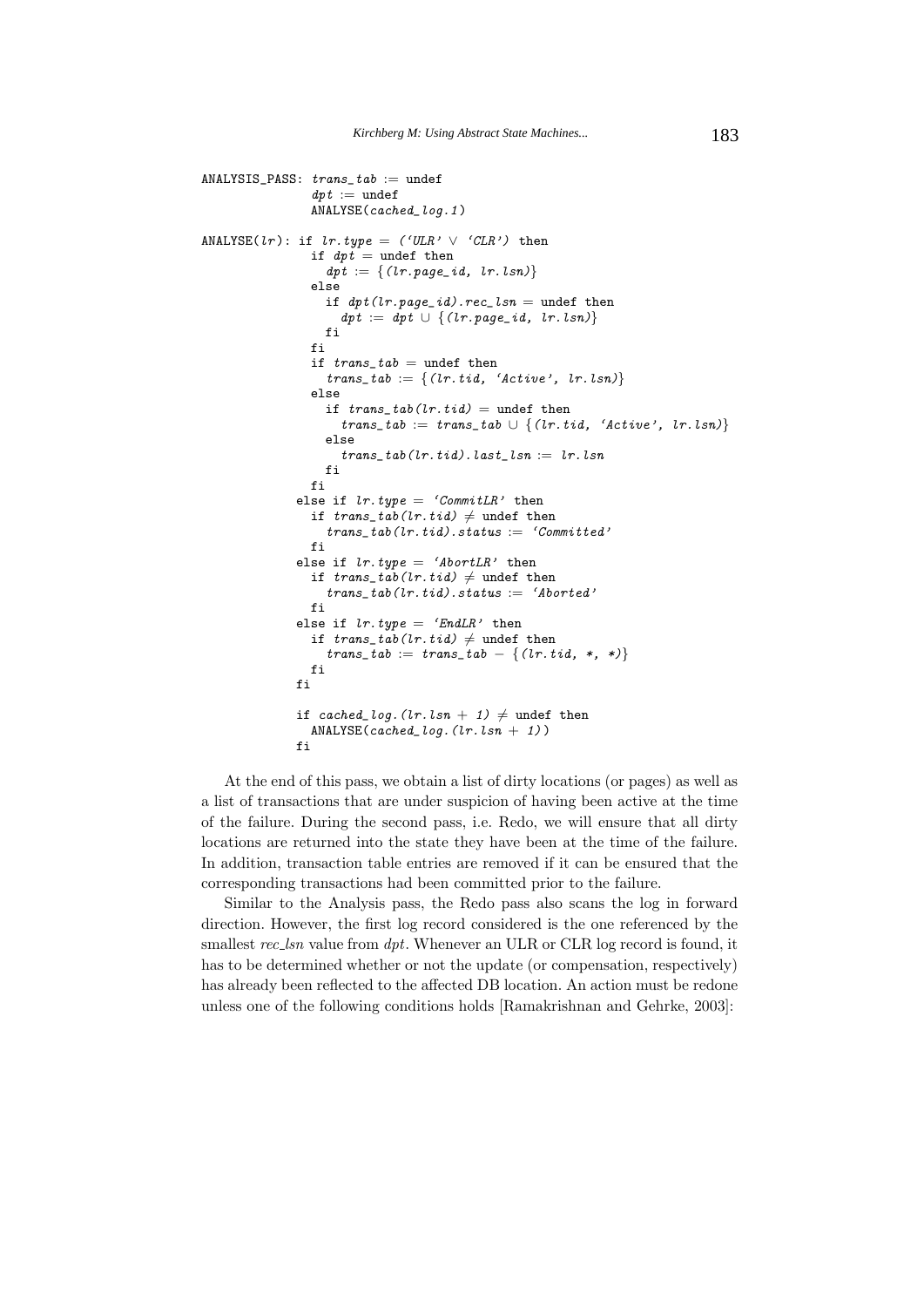- **–** The affected DB location is not in *dpt*;
- **–** The affected DB location is in *dpt* but its associated *rec lsn* value is greater than the LSN of the considered log record; or
- **–** After reading the DB location into main memory, the location's associated PageLSN value is greater than or equal to the LSN if the considered log record.

It should be noted that the first two conditions avoid fetching the DB location from disk.

```
REDO_PASS: Ir := cached\_log.smalllest\_rec\_lsn\_value\_from\_dptif lr \neq undef then
              REDO(lr)fi
            forall t with trans\_tab(t) . status \neq 'Active' do<br>
\cdotsWRITE_LOGRECORD('EndLR', lr.tid, undef, undef, undef, undef)
               trans\_tab := trans\_tab - \{(lr.tid, *, *)\}done
REDO(lr): if lr.type = ('URL' \vee 'CLR') then
              if dpt(lr.\text{page_id}) \neq \text{under} \wedgedpt(lr.page_id).rec\_lsn \leq lr.lsn then
               RETRIEVE(lr.page_id )
                if cache(lr, page_id).page\_lsn < lr.lsn then
                  let redo\_op := \overline{compose\_redoable\_op\_from\_log\_record(lr)}cache(redo_op,loc) := redo_op.valfi
             fi
           fi
           if cached_log.(lr. \text{lsn} + 1) \neq undef then
             RED0(cached\_log. (lr.lsn + 1))fi
```
Now, the DBS is returned into the state it was in immediately before the failure occurred. Finally, it remains to abort all transactions that have not committed, i.e. those that have an entry in *trans tab*.

In order to do so, the Undo pass performs a backward scan through the log visiting only those log records that are associated with transactions, which have an entry in the transaction table. A reference to the LSN of the next log record that has to be undone is maintained in the *ToUndo* set. During the Undo pass, we keep processing the largest LSN value from the ToUndo set. Once a log record has been undone, its corresponding ToUndo entry is either removed (i.e. the transaction has been undone entirely) or replaced (i.e. the transaction had previous actions that still have to be undone) by the LSN of the preceding log record from the same transaction. The undo behaviour itself is modelled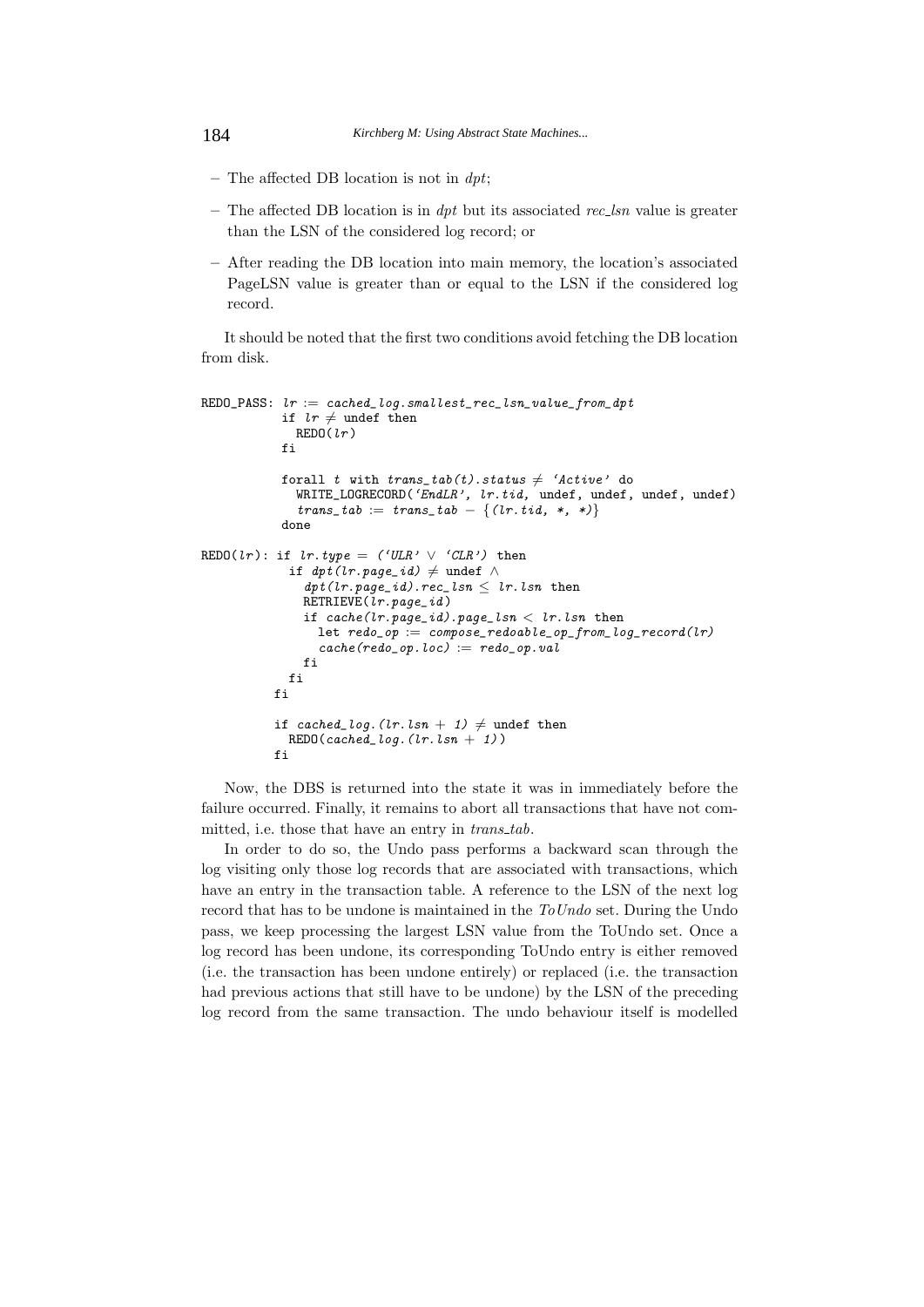on the one that was already introduced for transaction rollbacks during normal processing. Undo, and thus recovery, terminates once the ToUndo set becomes empty.

```
UNDO_PASS: let to\_undo := \{\}forall t with trans\_tab(t) . status \neq undef do
              to\_undo := to\_undo \cup \{trans\_tab(t).last\_lsn\}done
             if to\_undo \neq \{\} then
               UNDO_LR(to_undo, cached_log.largest_value_from_to_undo_set)
            fi
UNDO_LR(to_undo, lr): if lr. type = 'ULR' then
             let comp\_op := compose\_compensating\_op\_from\_log\_record(lr)RETRIEVE(comp_op.loc )
             WRITE_LOGRECORD('CLR', lr.tid, comp_op, lr.prev_lsn, undef,
                comp_op.val )
              cache(comp\_op.loc) := comp\_op.valfi
            if lr.type \neq 'CLR' then
             if lr. \text{prev\_lsn} = \text{under } \land \text{ to\_undo} - \{lr. \text{lsn}\} = \{\} then
                to\_undo := undef
             else
                to\_undo := to\_undo - \{lr.lsn\}if lr. \textit{prev\_lsn} \neq \text{under then}to\_undo := to\_undo \cup \{lr.\textit{prev\_lsn}\}fi
             fi
           else
             if lr.undo_next_lsn = undef \land to_undo - \{lr. lsn\} = \{\} then
                to\_undo := undef
             else
                to\_undo := to\_undo - \{lr. lsn\}if lr. undo_next_lsn \neq undef then
                  to\_undo := to\_undo \cup \{lr.undo\_next\_lsn\}fi
             fi
           fi
            if to\_undo \neq undef then
             UNDO_LR(to_undo, cached_log.largest_value_from_to_undo_set)
           fi
```
At the end of ARIES crash recovery, the DB is returned into a consistent state. For this short moment, the current database corresponds to the committed database (which is no longer maintained explicitly).

This completes our second refinement. Again, it remains to verify that both RM refinements are equivalent.

**Proposition 5.** *The first RM refinement and the second RM refinement are*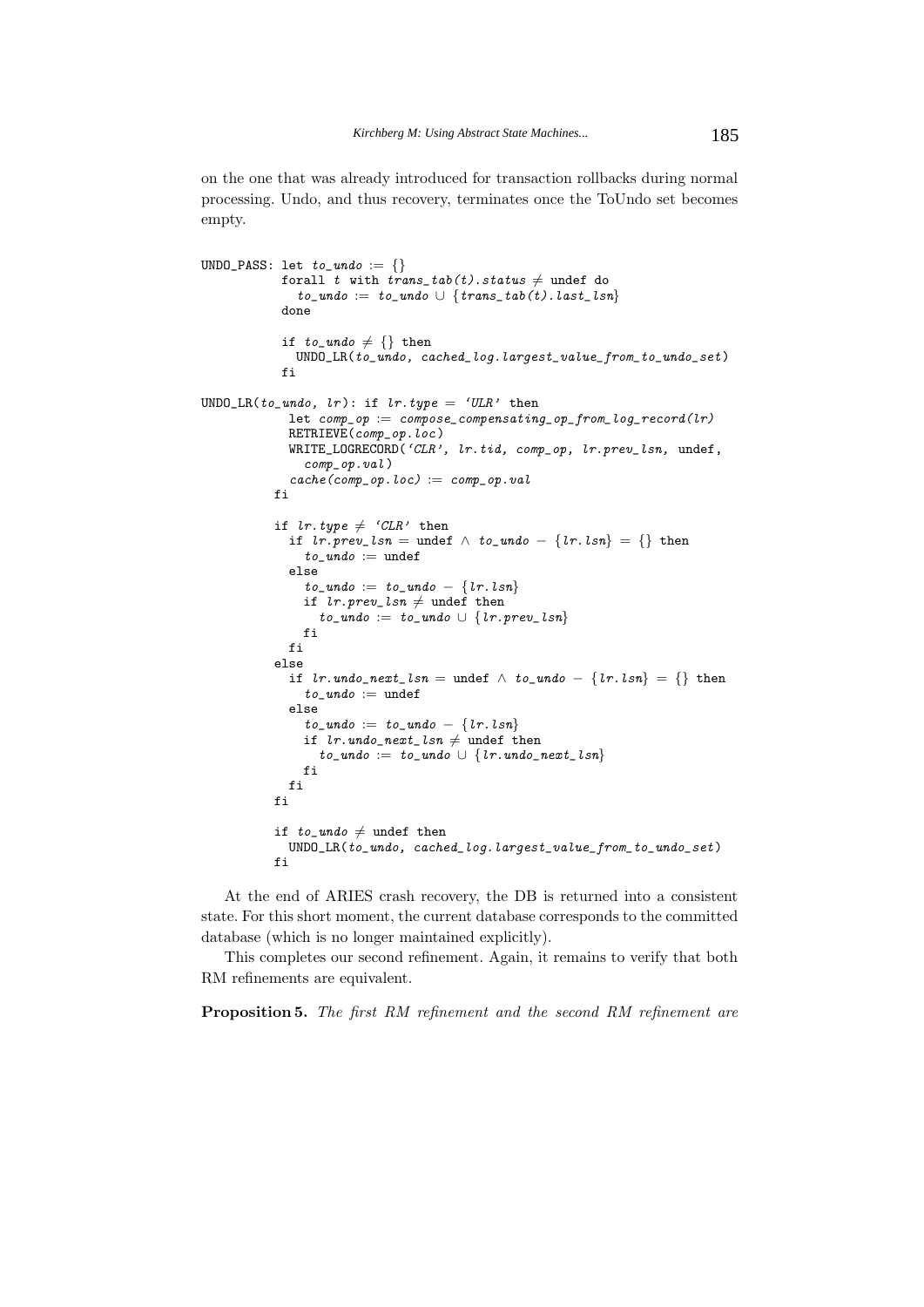### *equivalent.*

*Sketch of Proof.* Similar to the second TM refinement, equivalence of the basic approach to logging and caching has been shown in [Gurevich et al., 1997]. While we have discussed a more sophisticated recovery algorithm, the properties of the underlying logging and caching mechanisms (i.e. support of steal, no-force and WAL) have been shown to be equivalent. In addition to the proof from [Gurevich] et al., 1997], we would have to show that further ARIES-based refinements have preserved this equivalence. In particular, it has to be shown that the state of the explicitly maintained committed database from the first refinement is equivalent to that of the virtual committed database (which, at the end of crash recovery, is the same as the current database) from the second refinement.

Since the general correctness of the ARIES recovery algorithm has already been proven [Kuo, 1996] (using a different formalism), we omit repeating this verification exercise.

Now, we can easily deduce the equivalence of the whole second TMS refinement:

**Corollary 6.** *The first TMS refinement and the second TMS refinement are equivalent.*

#### **5.3 The C-ARIES Refinement**

With C-ARIES, recovery remains split into three phases, i.e. Analysis, Redo and Undo. However, as previously mentioned, recovery takes place on a location-bylocation basis, where updates are reapplied (Redo pass) and removed from (Undo pass) multiple DB locations concurrently. The Redo pass reapplies changes to each DB location in the exact order that they were logged and the Undo pass undoes changes to each DB location in the reverse order that they were performed. Since the state of each DB location is accurately recorded (via PageLSN), the consistency of the database will be maintained during such a process.

C-ARIES requires several additional data structures to be maintained during recovery processing. We will briefly introduce them (for more details refer to [Speer and Kirchberg, 2007]) below:

- **–** The *page link (PLink)* list provides a linked list of log records for each modified DB location. This list is used during Redo to navigate through the log.
- **–** The *page start (PStart)* list determines, for each DB location, from where to commence recovery. During the forward scan of the log, the first time a log record for a DB location is encountered its PStart list entry is created. This list captures all DB locations that are to be visited during the Redo and Undo passes.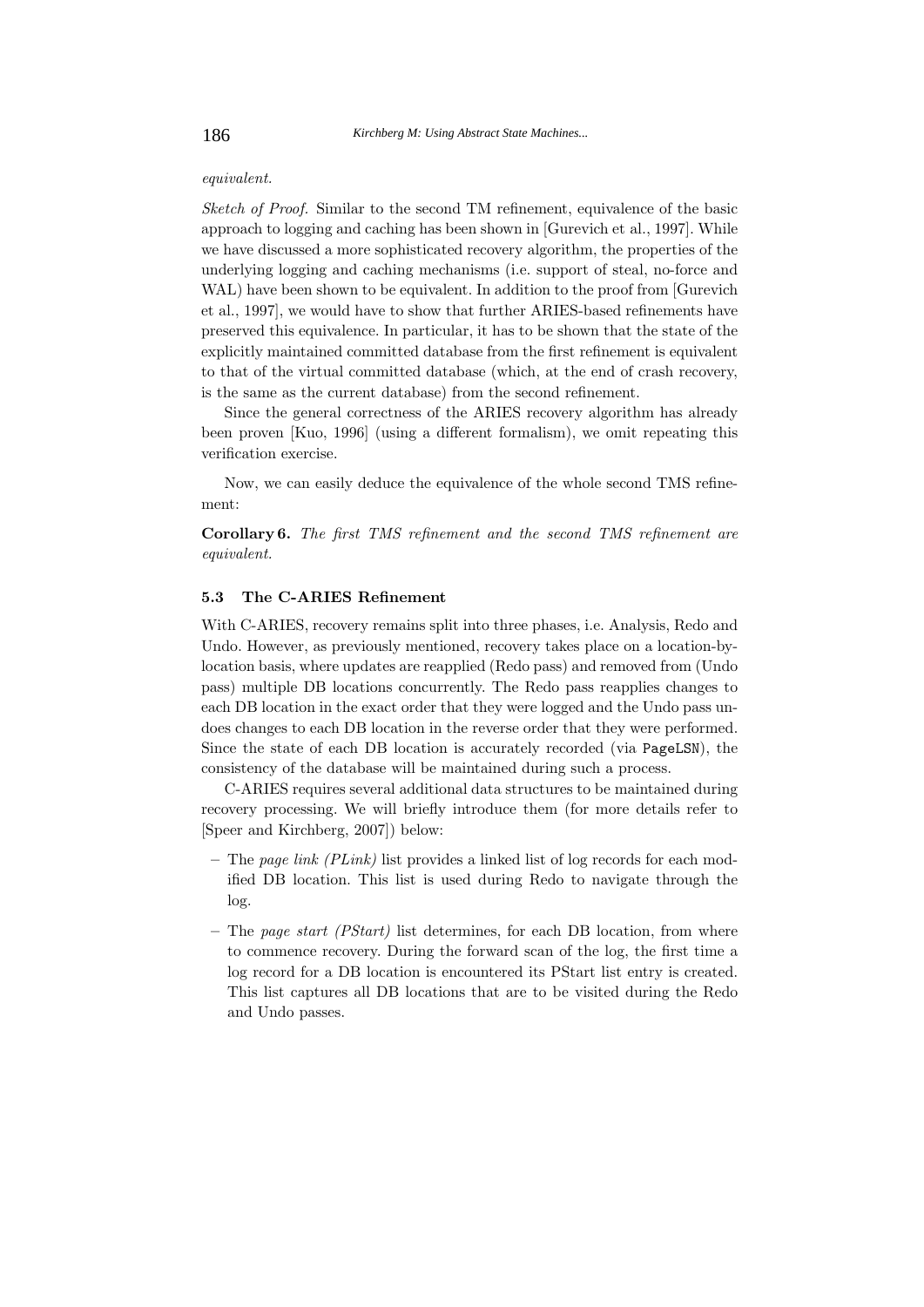**–** The *undone* list stores a list of all operations that have been undone previously. During the scan of the log, whenever the algorithm encounters a CLR log record, a corresponding entry is added to the undone list.

Accordingly, three controlled functions are utilised during C-ARIES recovery processing. These are:

- **–** The binary function *plink*, which associates a DB location with a list of 'linked' LSN values identifying the sequence of updates that this particular DB location has seen;
- **–** The nullary function *pstart*, which holds a set of DB location identifiers for which redo and undo passes have to be initialised; and
- **–** The binary function *undone*, which associates a DB location identifier with an *UndoneLSN* value (i.e. the LSN of the log record that has been undone).

The recovery manager's main rule sees only two minor but vital changes. First, the point in time at which normal processing is allowed to commence is brought forward. With C-ARIES, normal processing may commence at the end of the Analysis pass. Second, sub-rules for redo and undo processing are merged. This is necessary in order to allow for a more efficient location-by-location based approach to recovery.

```
RM_MAIN: forall l with l \in db\_locs do
           lock\_tab(l) := undef
          done
         READ_LOG
         ANALYSIS_PASS
         \textit{mode} := 'Normal'REDO_UNDO_PASSES
         FLUSH_LOGTAIL
```
In addition, the ANALYSIS PASS sub-rule will be refined. During the Analysis pass, the C-ARIES algorithm, analogous to ARIES, collects all data that is required to restore the DB to a consistent state. The refined Analysis pass is comprised of three steps being: Initialisation, data collection, and completion.

In the *Initialisation* step, the transaction table is initialised. It should be noted that the previously used function *dpt* is no longer required.

During the *Data Collection* step, the log is scanned in forward direction and data for all previously introduced data structures is collected. Encountering an AbortLR, CommitLR or EndLR log record triggers the same actions as in the original ARIES algorithm. Whenever a SCR or ULR log record is encountered, we update (or, if none exists, create) the transaction's *trans tab* entry, add an entry to the DB location's *plink* list and extend the *pstart* collection if the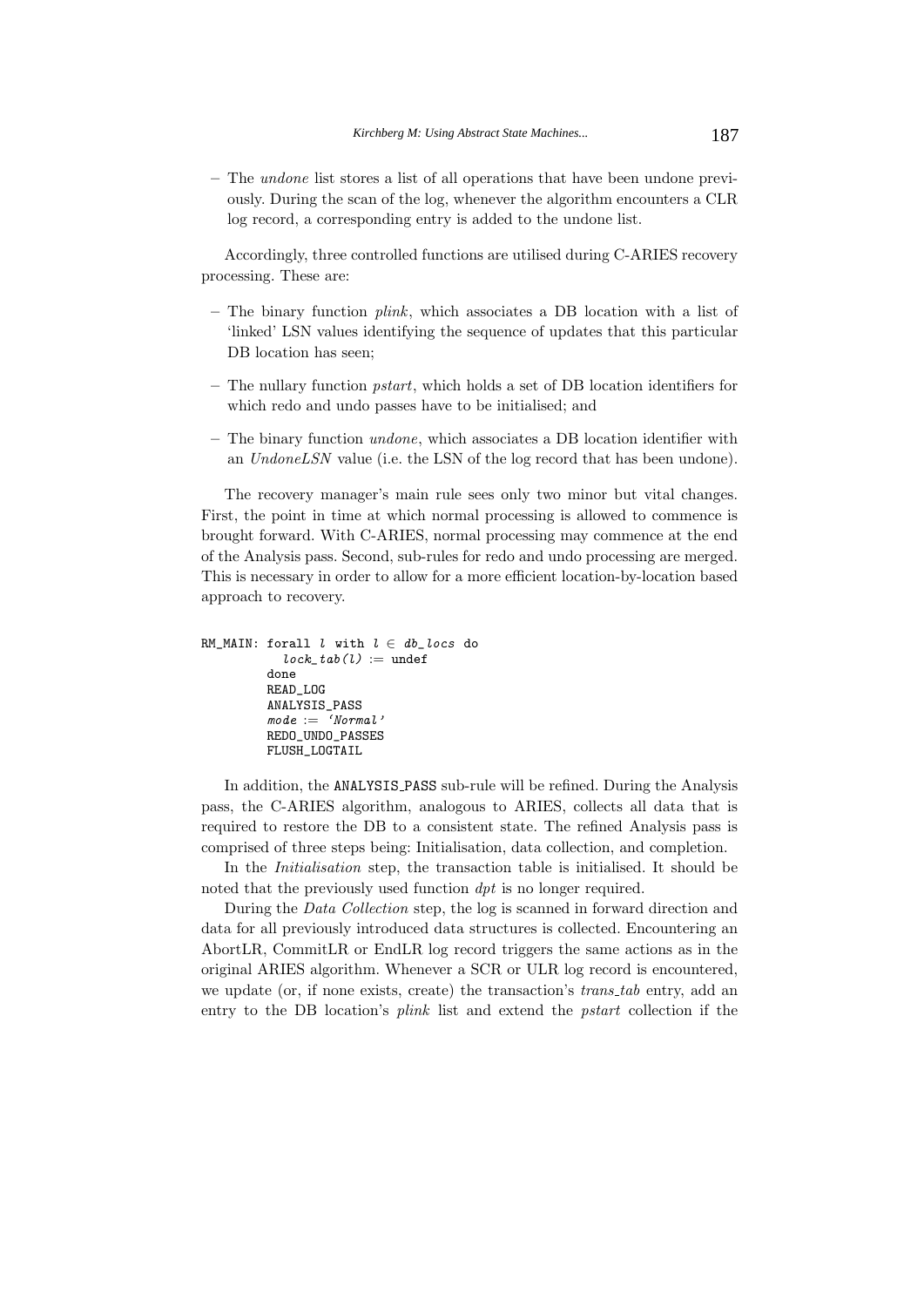affected DB location is not yet a member. The same applies to CLR log records with the additional step of adding an entry to *undone*.

Finally, in the *Completion* step, the recovery algorithm acquires an exclusive lock on all DB locations that are in *pstart*. Subsequently, the DBS can already commence normal processing. Only those pages that are locked for recovery will remain unavailable.

```
ANALYSIS\_PASS: trans\_tab := undef
                  plink := undef
                  pstart := undef
                  undone := undef
                  ANALYSE(cached_log.1 )
                  forall l with l \in pstart do
                    lock\_tab := lock\_table \cup \{(l, 'X', 0)\}done
ANALYSE(lr): if lr.type = ('CLR' \lor 'SCR' \lor 'URL') then
                  if plink = undef then
                    \textit{pink} := \{ (\textit{lr}.\textit{page\_id}, \textit{[lr}.\textit{lsn}]) \}else
                    if plink(lr.page_id) = undef then
                       plink := plink \cup \{(lr.\textit{page\_id}, [lr.\textit{lsn}])\}else
                       plink(lr.\textit{page\_id}).lsn\_seq :=plink(lr.\textit{page\_id}).\textit{lsn\_seq} \oplus \textit{l}r.\textit{lsn}fi
                  fi
                  if pstart = undef then
                    ps \textit{tart} := \{ \textit{l}r.\textit{page\_id} \}else
                    if lr.page_id \notin pstart then
                      pstart := pstart \cup \{lr.\mathit{page\_id}\}fi
                  fi
                  if lr.type = 'CLR' then
                    if undone = undef then
                       undone := \{(lr, page\_id, lr.lsn)\}else
                       undone := undone \cup {(lr.page_id, lr.lsn)}
                    fi
                  fi
                  if trans\_tab = undef then
                     trans\_tab := \{(lr.tid, 'Active', lr.lsn)\}else
                    if trans\_tab(lr.tid) = undef then
                       trans\_tab := trans\_tab \cup \{(lr.tid, 'Active', lr.lsn)\}else
                       trans\_tab(lr.tid).last\_lsn := lr.lsnfi
                  fi
```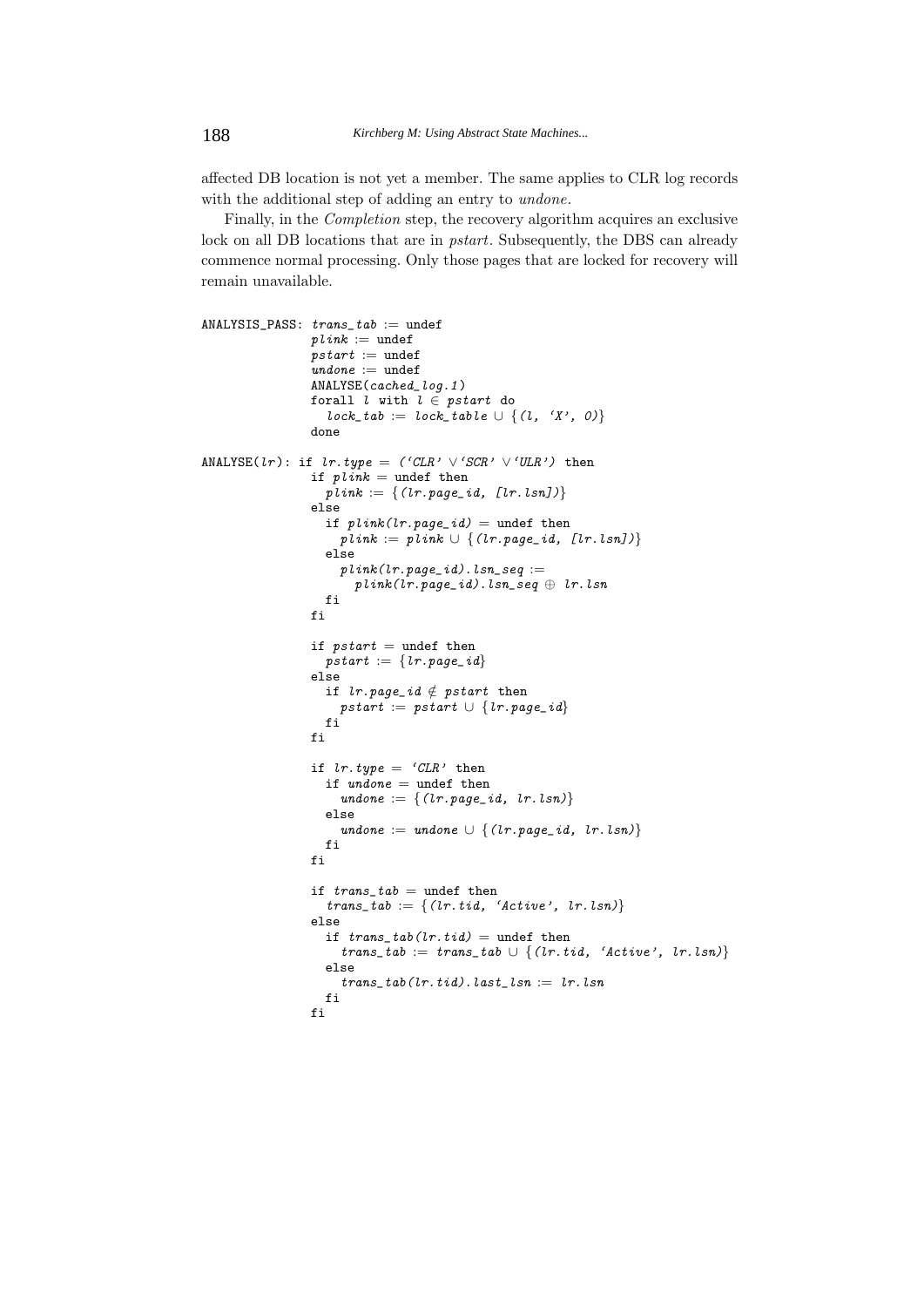```
else if lr.type = 'CommitLR' then
  if trans\_tab(lr.tid) \neq undef then
    trans\_tab(lr.tid).status := 'Committed'fi
else if lr.type = 'AbortLR' then
  if trans\_tab(lr.tid) \neq undef then
    trans\_tab(lr.tid).status := 'Aborted'fi
else if lr.type = 'EndLR' then
  if trans\_tab(lr.tid) \neq undef then
    trans\_tab := trans\_tab - \{(lr.tid, *, *)\}fi
fi
if cached_log.(lr.lsn + 1) \neq undef then
  ANALYSE(cached\_log. (lr.lsn + 1))fi
```
Now, all DB locations that have not been locked exclusively (i.e. those that are already in a consistent state) by the recovery manager are available for normal processing. Redo and Undo passes are performed on the exclusively locked DB locations only. Another significant difference is that both remaining passes are no longer performed in sequential manner. While Redo still precedes Undo it does so only for each individual DB location. That is, redo (as well as the subsequent undo) is performed concurrently across all exclusively locked DB locations.

```
REDO_UNDO_PASSES: forall loc with loc \in pstart do
                     let llsn := (plink(loc).lsn_seq).largest_value
                     REDO_PASS(loc )
                     UNDO_PASS(cached_log.llsn )
                   done
                   forall t with trans\_tab(t) . status \neq 'Active' do<br>
                     WRITE_LOGRECORD('EndLR', t, undef, undef, undef,
                       undef)
                     trans\_tab := trans\_tab - \{(t, *, *)\}done
```
Once the recovery algorithm has completed the Redo pass for all DB locations, an EndLR log record is written for all transactions whose status is *Commit* in *trans tab*. For expediency, this can be deferred until after the Undo pass as indicated above.

The Redo pass is still responsible for returning the remaining DB locations to the state they were in immediately before the failure. For each location in *pstart*, the redo algorithm 'repeats history' concurrently. In short, history is repeated by performing the following tasks: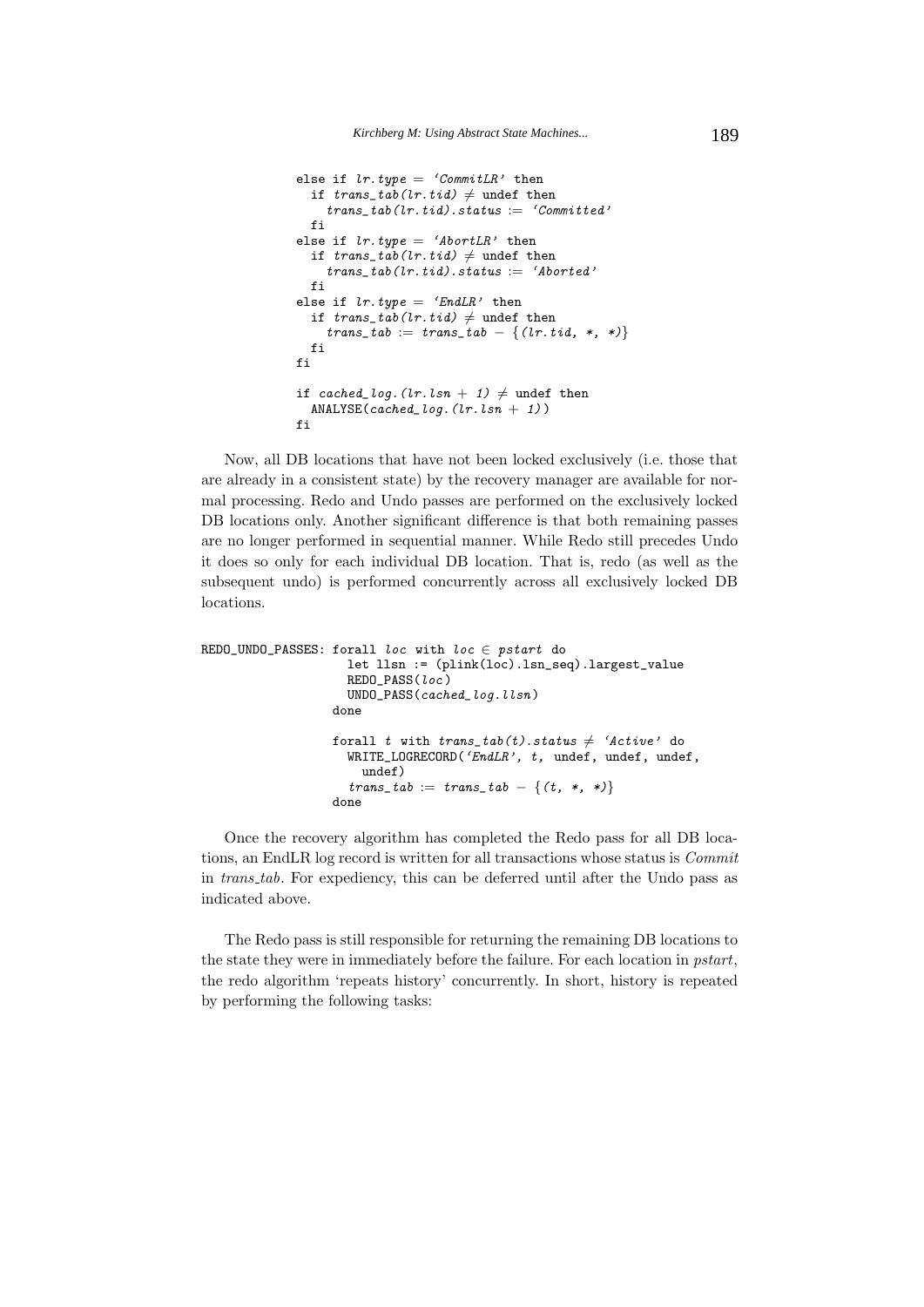- 1. Consider the oldest log record that was written after  $PageESN^{16}$ ;
- 2. Using a DB location's *plink* list, move forward through the log until no more records for this location exist;
- 3. Each time a CLR, SCR or ULR log record is encountered, reapply the described changes.

```
REDO_PASS(loc ): RETRIEVE(loc )
                 forall v with v \in \text{plink}(loc). lsn_seq do
                    if v \leq cache(loc). page_lsn then
                      plink(loc).lsn_seq := plink(loc).lsn_seq - v
                    fi
                 done
                  if plink(loc). lsn\_seq \neq empty then
                    REDO(cached_log.((plink(loc).lsn_seq).smallest_value))
                 fi
REDO(lr): if lr.type = ('CLR' \vee 'SCR' \vee 'URL') then
             let redo\_op := \text{composite\_redouble\_op\_from\_log\_record}(lr)RETRUE(lr.\textit{page\_id})cache(redo_op.\,loc) := redo_op.\,valfi
           plink(lr.page_id).lsn\_seq := plink(lr.page_id).lsn\_seq - lr.lsnif plink(lr.\text{page_id}). lsn\_seq \neq \text{empty then}REDO(cached_log.((plink(lr.page_id).lsn_seq).smallest_value))
           fi
```
The Undo phase is still responsible for undoing the effects of all updates that were performed by uncommitted transactions. For the concerned DB location, processing continues by:

- 1. Working backwards through the log using the PageLastLSN pointers;
- 2. Each time a SCR or ULR log record is encountered, take the following actions:
	- **–** (SCR): Jump to the log record immediately preceding the log record pointed to by the UndoneLSN field. The UndoneLSN field indicates that during a previous invocation of the recovery algorithm, the updates recorded by the log record at UndoneLSN have already been undone;
	- **–** (ULR): If the update was not written by an uncommitted transaction or has previously been undone, then no action is taken. Otherwise:

<sup>&</sup>lt;sup>16</sup> It should be noted that this requires fetching the DB location from stable storage into main memory.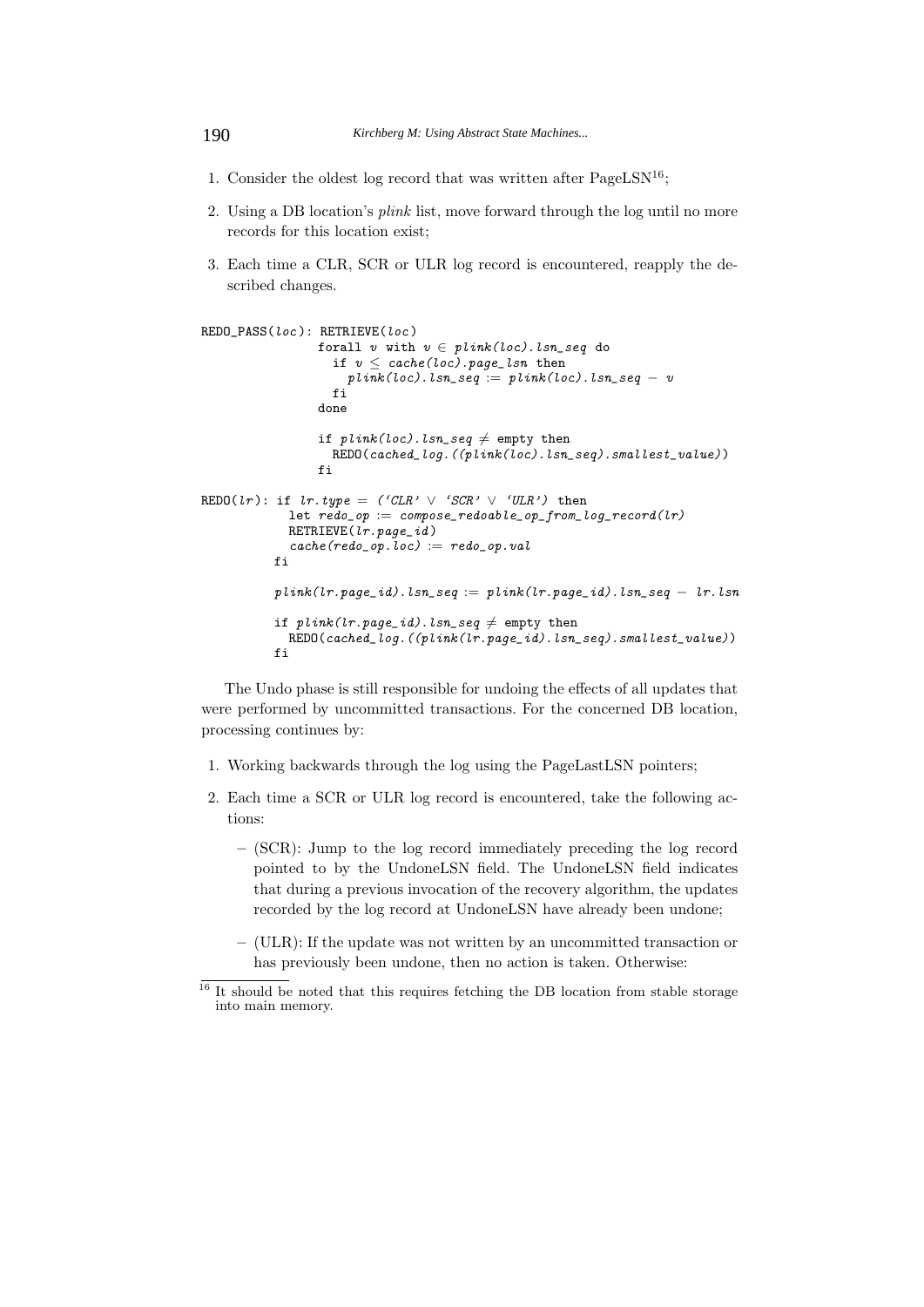- (a) Write an SCR log record that describes the undo action to be performed with the UndoneLSN field set equal to the LSN of the ULR log record whose updates have been undone; and
- (b) Execute the undo action described in the written SCR log record.

At the end of undo processing, the DB location can be unlocked and, thus, made available for normal processing again. Hence, DB locations are unlocked individually and returned to normal processing as quickly as possible.

```
UNDO PASS(lr): UNDO LR(lr)
                 lock\_tab := lock\_tab - \{(lr.\textit{page\_id}, 'X', 0)\}WAKE_WAITING_TRANSACTIONS(lr.page_id)
UNDO_LR(lr): if trans\_tab(lr.title) = 'Active' \wedge(lr.\text{page\_id}, lr.\text{lsn}) \notin \text{undone then}if ir.type = 'ULR' then
                   let comp\_op := compose\_compensating\_op\_from\_log\_record(lr)RETRUE(lr.\textit{page\_id})WRITE_LOGRECORD('SCR', lr.tid, comp_op, lr.lsn, undef,
                   comp\_op.val)
                   cache(comp\_op.loc) := comp\_op.valfi
                 if lr.type \neq 'SCR' then
                   let lr\_next := (cached\_log. (cached\_log. (lr.undone\_lsn))).page_last_lsn
                 else
                   let lr\_next := cached\_log. (lr.page\_last\_lsn)fi
              fi
               if lr.page\_last\_lsn \neq undef then
                 UNDO_LR(lr_next )
              fi
```
This completes our third and final RM refinement. However, it should be noted that the complete C-ARIES recovery algorithm has further improvements. In particular, a *Page End* list, which determines, for each DB location, the earliest point in time at which the Undo pass may terminate, is introduced.

As usual, it remains to verify that the second and third refinements are equivalent.

**Proposition 7.** *The second RM refinement and the third RM refinement are equivalent.*

*Sketch of Proof.* In order to prove the proposition, it has to be shown that:

**–** Commencing normal processing at the end of the Analysis pass does not affect the capability to restore the DB to its most recent consistent state.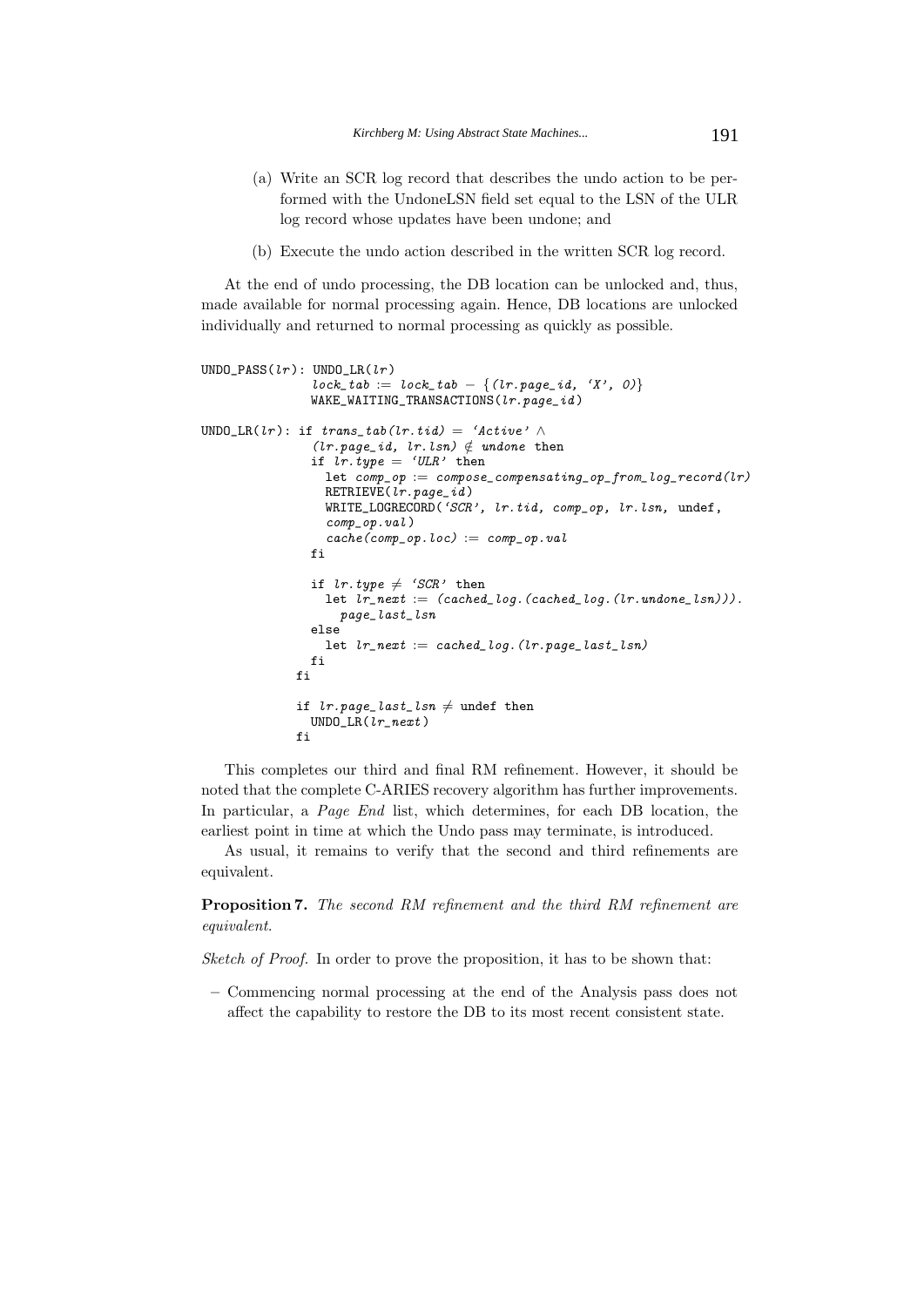**–** The committed database from the second refinement correspond to the collection of DB locations at the time they are released for normal processing in the third refinement.

The former is easier to prove. We can proof by contradiction that no DB location that is required during either the Redo or the Undo pass is being made available for normal processing. The Analysis pass would have added such a DB location to *pstart* and, thus, aquired an exclusive lock on that location.

The latter requires us to verify that redo and undo processing from the second refinement execute exactly the same actions in exactly the same order per DB location compared to the third refinement.

Now, we can easily deduce the equivalence of the whole third TMS refinement:

**Corollary 8.** *The second TMS refinement and the third TMS refinement are equivalent.*

It should be noted that the correctness proof of ARIES [Kuo, 1996] and the equivalence of the ARIES and C-ARIES refinements form the basis for proving the correctness of C-ARIES.

## **6 Conclusions**

In this paper, we presented a formal specification of database transaction processing. Starting from a more general, high-level ASM model, implementation and architecture-specific refinements have been incorporated following a uniform pattern. This suggests the refinement-based ASM-method as a promising approach to further develop other concurrency control protocols and recovery algorithms, where each refinement step is motivated by a single or a few desirable properties. For instance, our first refinement step was motivated by removing explicit constraints on runs. Subsequently, support of logging and caching techniques resulted in a second refinement. The final refinement step presented in this paper verified that C-ARIES can be considered as a refinement of the widely popular ARIES recovery algorithm.

In continuation of the work reported in this paper and our previous work [Kirchberg et al., 2008], we intend to use this formal framework to:

- **–** Further optimise the C-ARIES recovery algorithm;
- **–** Capture general transaction processing properties in distributed computing environments – we are particularly interested in shared-disk systems and its corresponding ARIES-variant, i.e. D-ARIES [Speer and Kirchberg, 2005]; and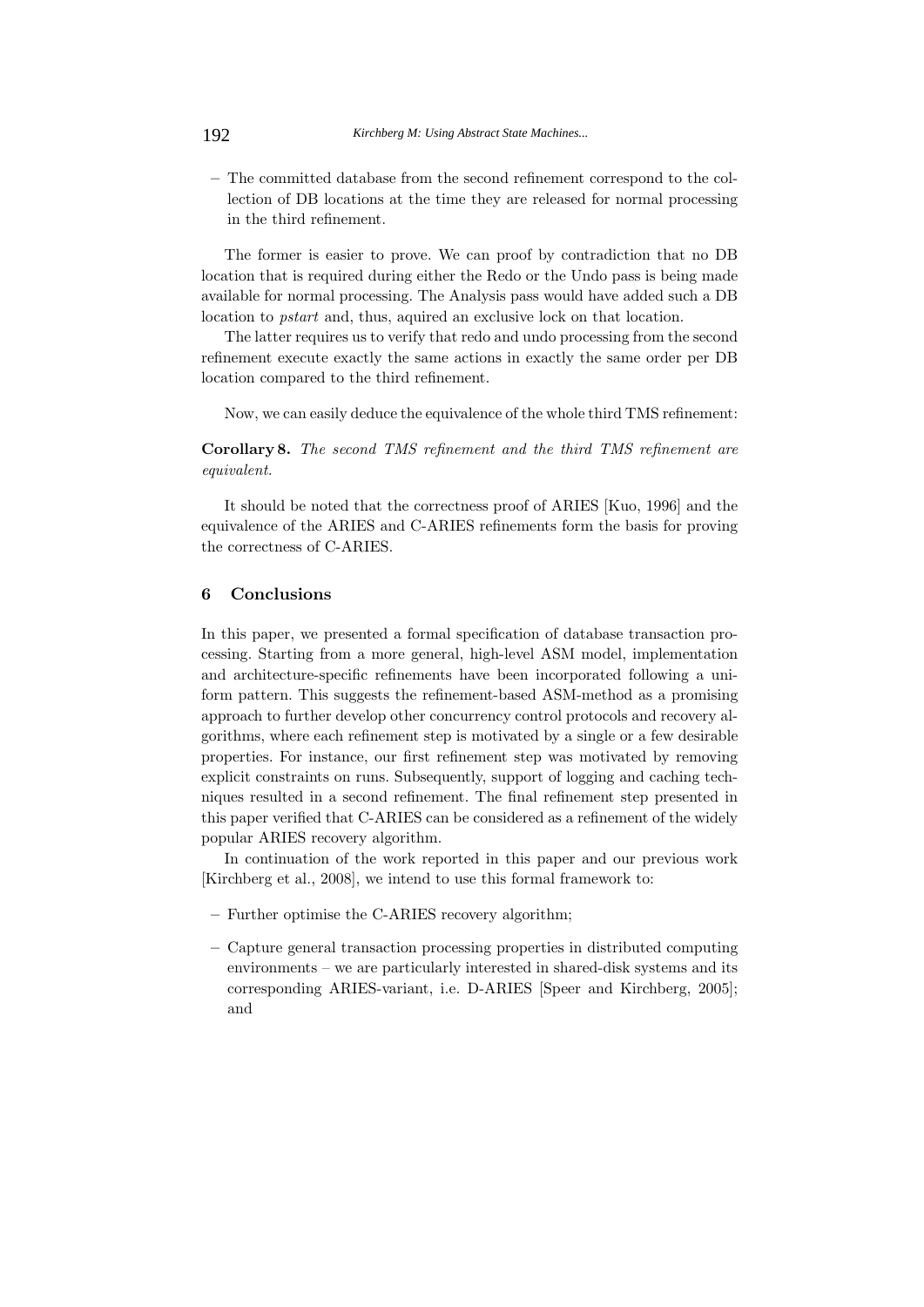**–** Verify transactional properties in more advanced transaction models such as the multi-level transaction models – we are particularly interested in overcoming difficulties that arise when deploying ARIES-variants such as ARIES/ML [Schewe et al., 2000] with optimisations inspired by the C-ARIES recovery algorithm.

## **References**

[Börger, 2003a] Börger, E. (2003a). The ASM ground model method as a foundation for requirements engineering. In Dershowitz, N., editor, *Verification: Theory and Practice*, volume 2772 of *Lecture Notes in Computer Science*, pages 145–160. Springer.

[Börger, 2003b] Börger, E. (2003b). The ASM refinement method. *Formal Aspects of Computing*, 15(2-3):237–257.

[B¨orger and Stark, 2003] B¨orger, E. and Stark, R. F. (2003). *Abstract State Machines: A Method for High-Level System Design and Analysis*. Springer-Verlag New York, Inc., Secaucus, NJ, USA.

[Gray and Reuter, 1992] Gray, J. and Reuter, A. (1992). *Transaction Processing: Concepts and Techniques*. Morgan Kaufmann Publishers Inc.

[Gurevich et al., 1997] Gurevich, Y., Soparkar, N., and Wallace, C. (1997). Formalizing database recovery. *Journal of Universal Computer Science*, 3(4):320– 340.

[Kirchberg et al., 2008] Kirchberg, M., Schewe, K.-D., and Zhao, J. (2008). Using abstract state machines for the design of multi-level transaction schedulers. In Abrial, J.-R. and Glässer, U., editors, *Rigorous Methods for Software Construction and Analysis - Papers Dedicated to Egon Börger on the Occasion of His 60th Birthday*, volume 5115 of *Lecture Notes in Computer Science Festschrift*. Springer-Verlag.

[Kuo, 1996] Kuo, D. (1996). Model and verification of a data manager based on ARIES. *ACM Transactions on Database Systems*, 21(4):427–479.

[Lindsay et al., 1979] Lindsay, B. G., Lindsay, B. G., Selinger, P. G., Galtieri, C., Gray, J. N., Lorie, R. A., Price, T. G., Putzolu, F., and Wade, B. W. (1979). Notes on distributed databases. Technical Report RJ 2517, IBM, San Jose, California.

[Mohan, 1999] Mohan, C. (1999). Repeating history beyond ARIES. In Atkinson, M. P., Orlowska, M. E., Valduriez, P., Zdonik, S. B., and Brodie, M. L., ed